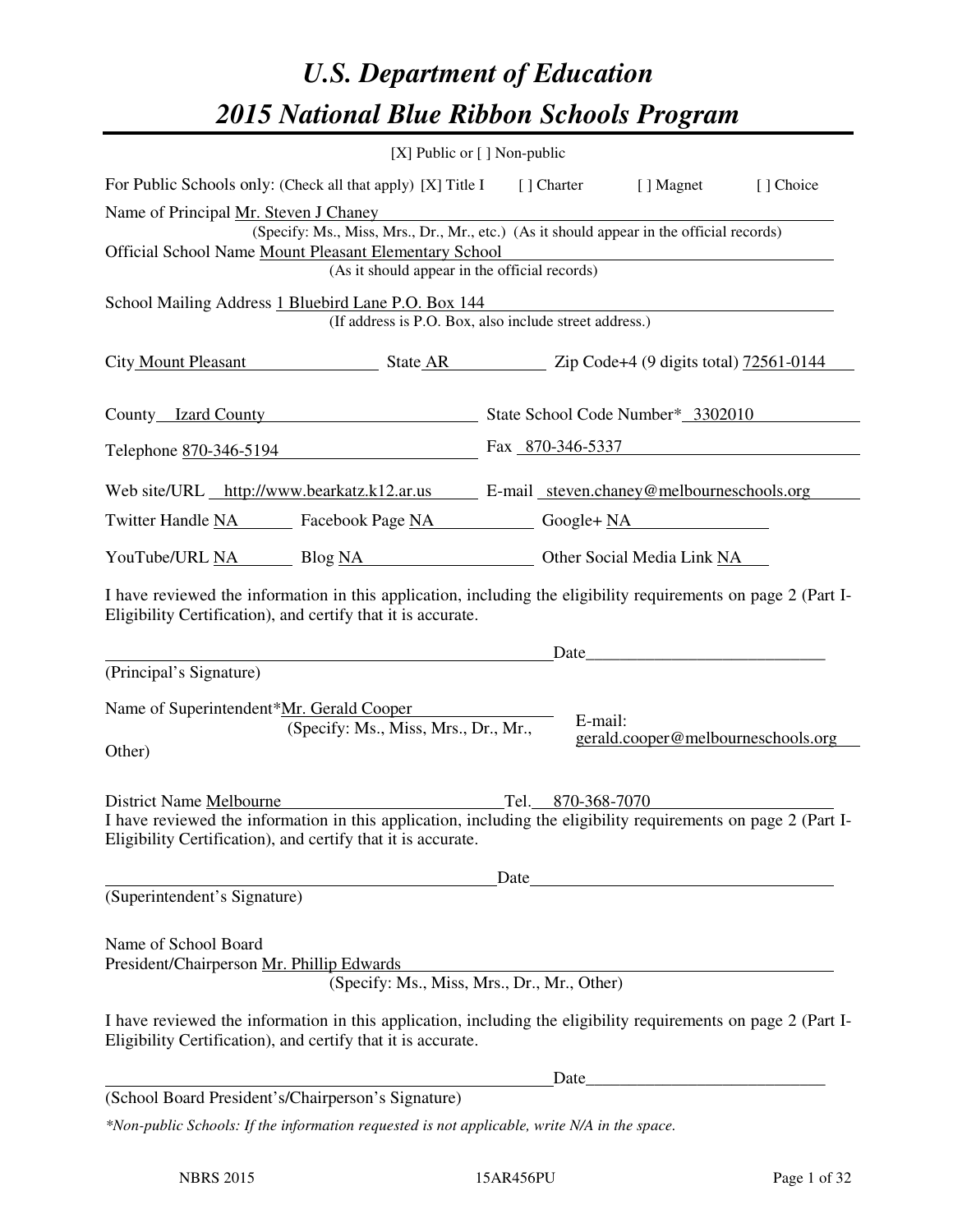#### **Include this page in the school's application as page 2.**

The signatures on the first page of this application (cover page) certify that each of the statements below, concerning the school's eligibility and compliance with U.S. Department of Education and National Blue Ribbon Schools requirements, are true and correct.

- 1. The school configuration includes one or more of grades K-12. (Schools on the same campus with one principal, even a K-12 school, must apply as an entire school.)
- 2. The school has made its Annual Measurable Objectives (AMOs) or Adequate Yearly Progress (AYP) each year for the past two years and has not been identified by the state as "persistently dangerous" within the last two years.
- 3. To meet final eligibility, a public school must meet the state's AMOs or AYP requirements in the 2014-2015 school year and be certified by the state representative. Any status appeals must be resolved at least two weeks before the awards ceremony for the school to receive the award.
- 4. If the school includes grades 7 or higher, the school must have foreign language as a part of its curriculum.
- 5. The school has been in existence for five full years, that is, from at least September 2009 and each tested grade must have been part of the school for the past three years.
- 6. The nominated school has not received the National Blue Ribbon Schools award in the past five years: 2010, 2011, 2012, 2013, or 2014.
- 7. The nominated school has no history of testing irregularities, nor have charges of irregularities been brought against the school at the time of nomination. The U.S. Department of Education reserves the right to disqualify a school's application and/or rescind a school's award if irregularities are later discovered and proven by the state.
- 8. The nominated school or district is not refusing Office of Civil Rights (OCR) access to information necessary to investigate a civil rights complaint or to conduct a district-wide compliance review.
- 9. The OCR has not issued a violation letter of findings to the school district concluding that the nominated school or the district as a whole has violated one or more of the civil rights statutes. A violation letter of findings will not be considered outstanding if OCR has accepted a corrective action plan from the district to remedy the violation.
- 10. The U.S. Department of Justice does not have a pending suit alleging that the nominated school or the school district as a whole has violated one or more of the civil rights statutes or the Constitution's equal protection clause.
- 11. There are no findings of violations of the Individuals with Disabilities Education Act in a U.S. Department of Education monitoring report that apply to the school or school district in question; or if there are such findings, the state or district has corrected, or agreed to correct, the findings.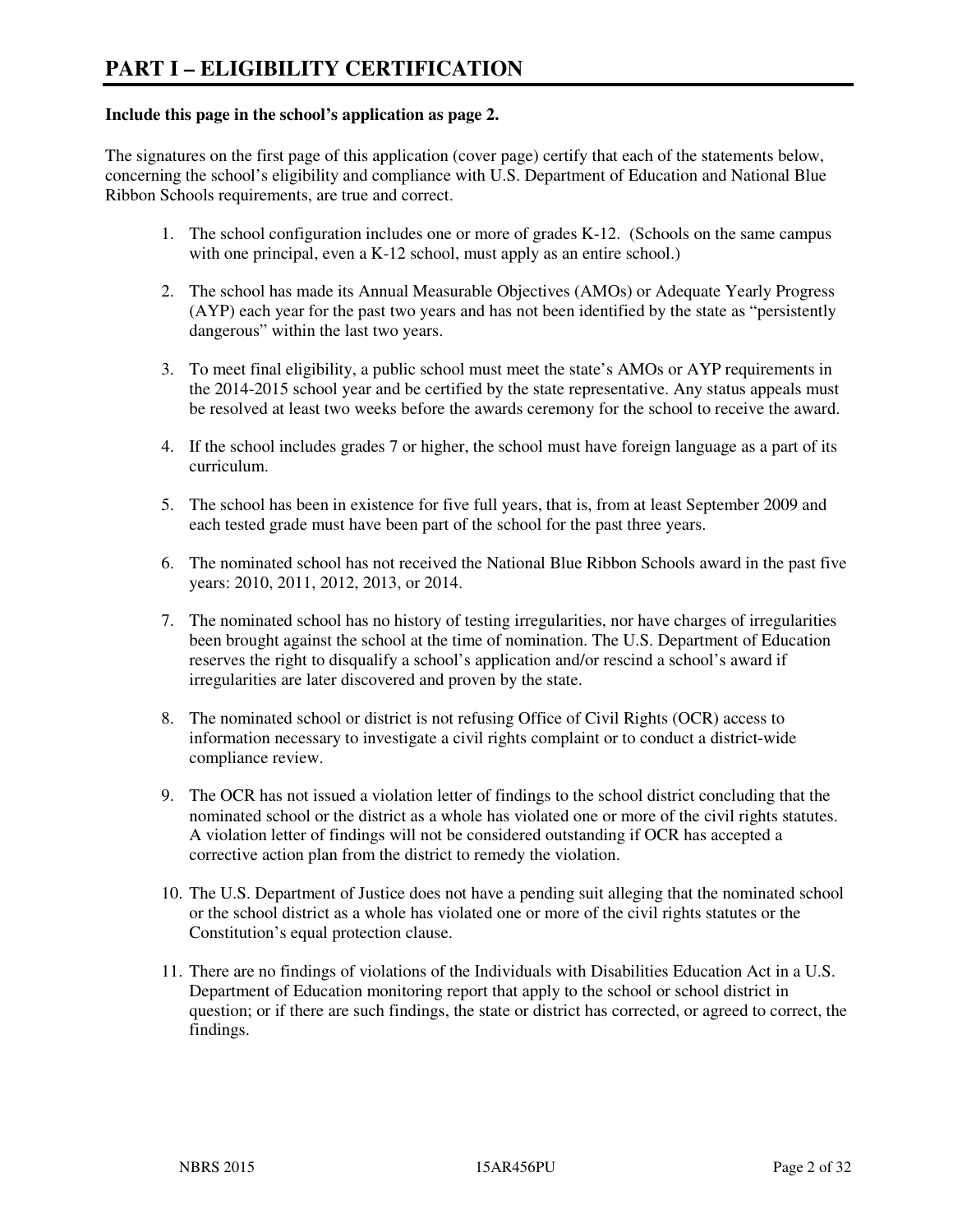# **PART II - DEMOGRAPHIC DATA**

#### **All data are the most recent year available.**

**DISTRICT** (Question 1 is not applicable to non-public schools)

| -1. | Number of schools in the district<br>(per district designation): | $\angle$ Elementary schools (includes K-8)<br>0 Middle/Junior high schools<br>1 High schools<br>$0 K-12$ schools |
|-----|------------------------------------------------------------------|------------------------------------------------------------------------------------------------------------------|
|     |                                                                  |                                                                                                                  |

3 TOTAL

**SCHOOL** (To be completed by all schools)

- 2. Category that best describes the area where the school is located:
	- [ ] Urban or large central city [ ] Suburban with characteristics typical of an urban area [ ] Suburban [X] Small city or town in a rural area [ ] Rural
- 3. 24 Number of years the principal has been in her/his position at this school.
- 4. Number of students as of October 1 enrolled at each grade level or its equivalent in applying school:

| Grade                           | # of         | # of Females | <b>Grade Total</b> |
|---------------------------------|--------------|--------------|--------------------|
|                                 | <b>Males</b> |              |                    |
| <b>PreK</b>                     | 0            | 0            | $\theta$           |
| K                               | 11           | 6            | 17                 |
| 1                               | 10           | 12           | 22                 |
| $\mathbf{2}$                    | 9            | 5            | 14                 |
| 3                               | 5            | 6            | 11                 |
| 4                               | 8            | 8            | 16                 |
| 5                               | 18           | 9            | 27                 |
| 6                               | 18           | 9            | 27                 |
| 7                               | 0            | $\theta$     | $\theta$           |
| 8                               | 0            | 0            | 0                  |
| 9                               | 0            | 0            | 0                  |
| 10                              | 0            | 0            | 0                  |
| 11                              | 0            | 0            | $\theta$           |
| 12                              | 0            | 0            | $\theta$           |
| <b>Total</b><br><b>Students</b> | 79           | 55           | 134                |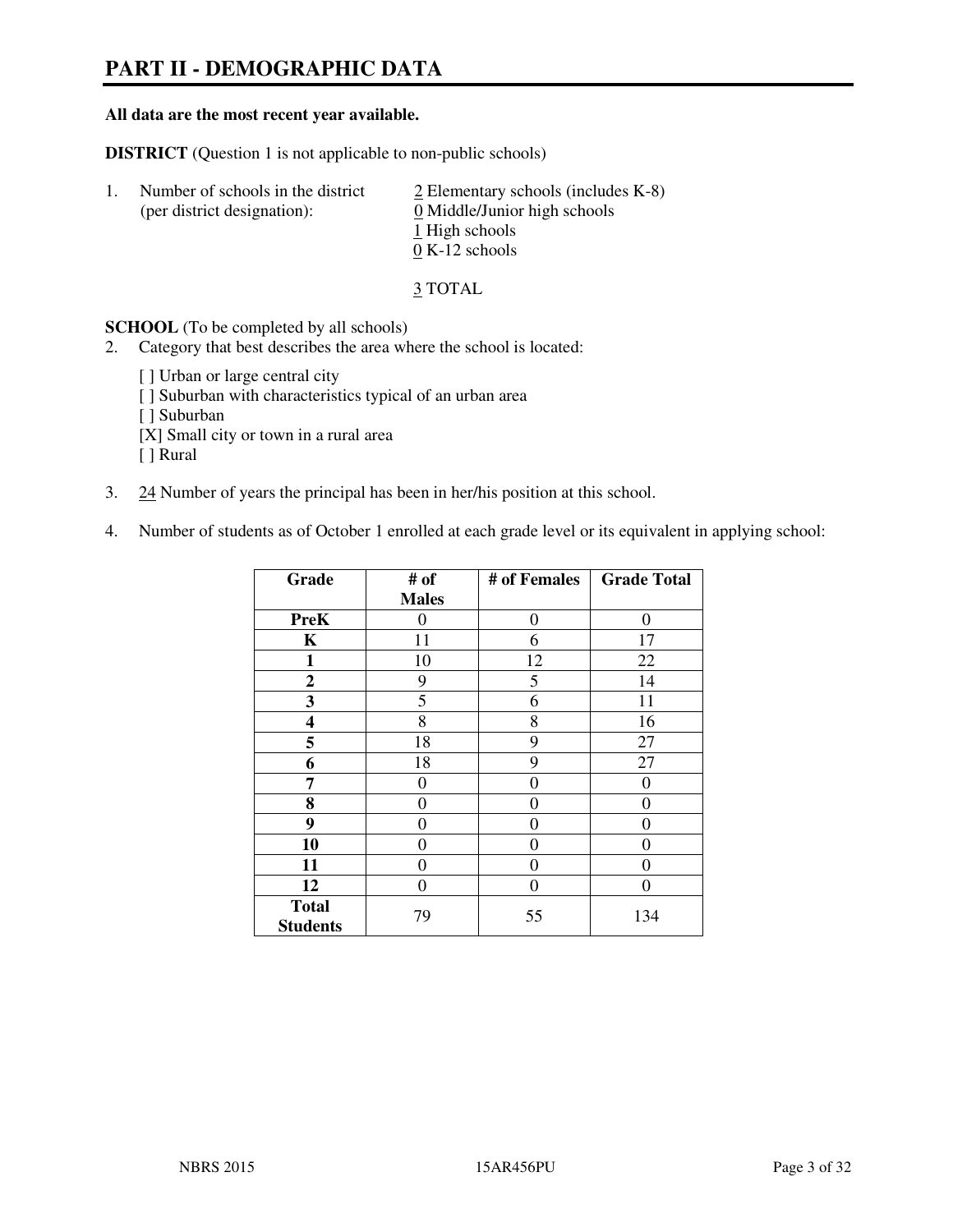5. Racial/ethnic composition of  $1\%$  American Indian or Alaska Native the school: 0 % Asian

 1 % Black or African American 1 % Hispanic or Latino 0 % Native Hawaiian or Other Pacific Islander 95 % White 2 % Two or more races **100 % Total** 

(Only these seven standard categories should be used to report the racial/ethnic composition of your school. The Final Guidance on Maintaining, Collecting, and Reporting Racial and Ethnic Data to the U.S. Department of Education published in the October 19, 2007 *Federal Register* provides definitions for each of the seven categories.)

6. Student turnover, or mobility rate, during the 2013 - 2014 year: 7%

This rate should be calculated using the grid below. The answer to (6) is the mobility rate.

| <b>Steps For Determining Mobility Rate</b>         | Answer |
|----------------------------------------------------|--------|
| $(1)$ Number of students who transferred to        |        |
| the school after October 1, 2013 until the         | 3      |
| end of the school year                             |        |
| (2) Number of students who transferred             |        |
| <i>from</i> the school after October 1, 2013 until | 6      |
| the end of the school year                         |        |
| (3) Total of all transferred students [sum of      | 9      |
| rows $(1)$ and $(2)$ ]                             |        |
| (4) Total number of students in the school as      | 136    |
| of October 1                                       |        |
| $(5)$ Total transferred students in row $(3)$      | 0.066  |
| divided by total students in row (4)               |        |
| $(6)$ Amount in row $(5)$ multiplied by 100        |        |

#### 7. English Language Learners (ELL) in the school:  $0\%$  0 Total number ELL Number of non-English languages represented: 0 Specify non-English languages: NA

8. Students eligible for free/reduced-priced meals: 57 % Total number students who qualify:  $\frac{77}{2}$ 

#### **Information for Public Schools Only - Data Provided by the State**

The state has reported that  $57\%$  of the students enrolled in this school are from low income or disadvantaged families based on the following subgroup(s): Students eligible for free/reduced-priced meals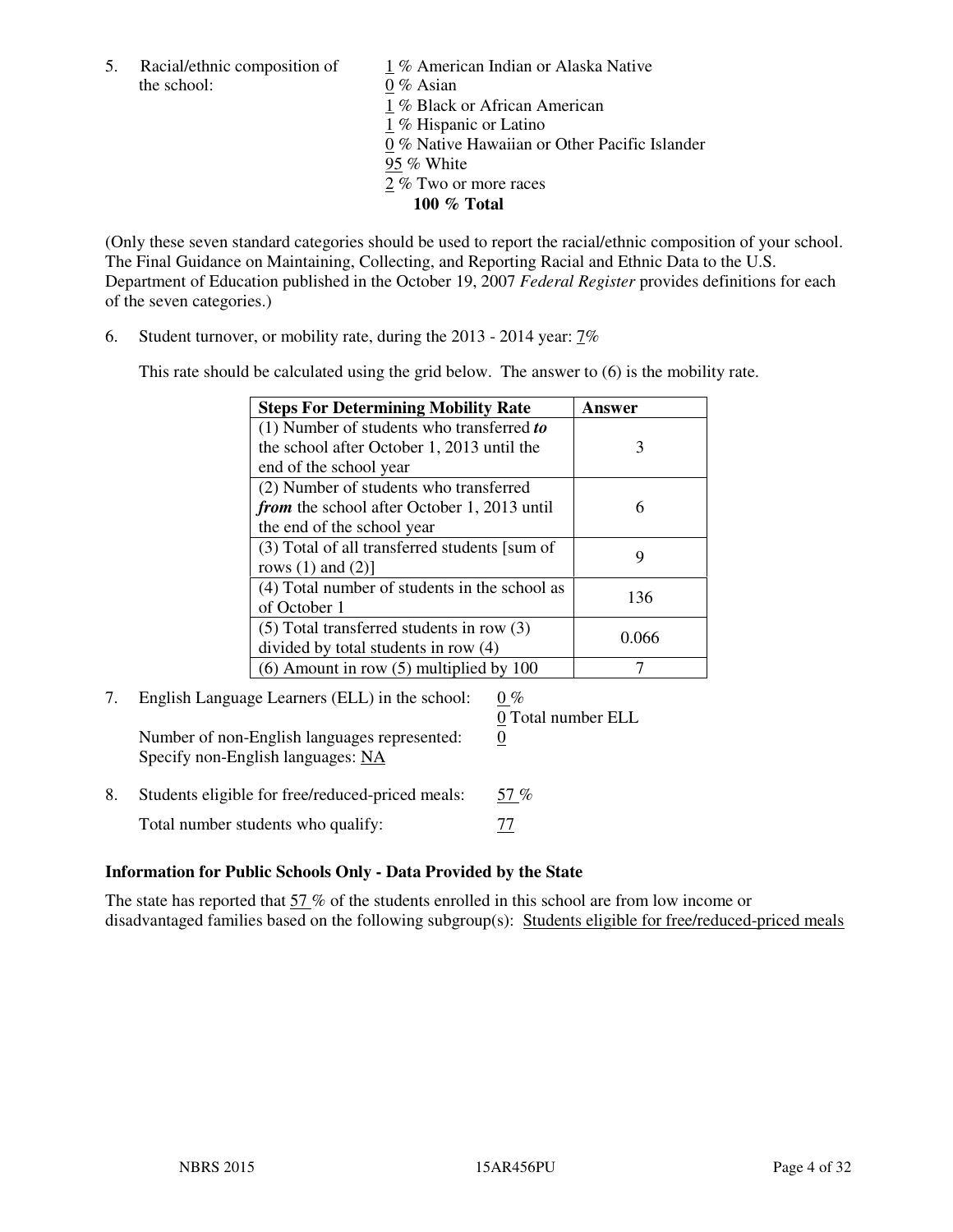15 Total number of students served

Indicate below the number of students with disabilities according to conditions designated in the Individuals with Disabilities Education Act. Do not add additional categories.

| THE LEW CONSTRUCTION OF THE CONSTRUCTION OF THE CONSTRUCTION OF A LOCAL CONSTRUCTION OF A CONSTRUCTION OF THE CONSTRUCTION OF THE CONSTRUCTION OF THE CONSTRUCTION OF THE CONSTRUCTION OF THE CONSTRUCTION OF THE CONSTRUCTIO |                                         |
|-------------------------------------------------------------------------------------------------------------------------------------------------------------------------------------------------------------------------------|-----------------------------------------|
| 0 Autism                                                                                                                                                                                                                      | $\underline{0}$ Orthopedic Impairment   |
| 0 Deafness                                                                                                                                                                                                                    | 2 Other Health Impaired                 |
| 0 Deaf-Blindness                                                                                                                                                                                                              | 6 Specific Learning Disability          |
| 0 Emotional Disturbance                                                                                                                                                                                                       | 7 Speech or Language Impairment         |
| $\underline{0}$ Hearing Impairment                                                                                                                                                                                            | 0 Traumatic Brain Injury                |
| 0 Mental Retardation                                                                                                                                                                                                          | 0 Visual Impairment Including Blindness |
| 0 Multiple Disabilities                                                                                                                                                                                                       | 0 Developmentally Delayed               |
|                                                                                                                                                                                                                               |                                         |

10. Use Full-Time Equivalents (FTEs), rounded to nearest whole numeral, to indicate the number of personnel in each of the categories below:

|                                       | <b>Number of Staff</b> |
|---------------------------------------|------------------------|
| Administrators                        |                        |
| Classroom teachers                    |                        |
| Resource teachers/specialists         |                        |
| e.g., reading, math, science, special | 4                      |
| education, enrichment, technology,    |                        |
| art, music, physical education, etc.  |                        |
| Paraprofessionals                     |                        |
| Student support personnel             |                        |
| e.g., guidance counselors, behavior   |                        |
| interventionists, mental/physical     |                        |
| health service providers,             |                        |
| psychologists, family engagement      |                        |
| liaisons, career/college attainment   |                        |
| coaches, etc.                         |                        |
|                                       |                        |

11. Average student-classroom teacher ratio, that is, the number of students in the school divided by the FTE of classroom teachers, e.g.,  $22:1$  19:1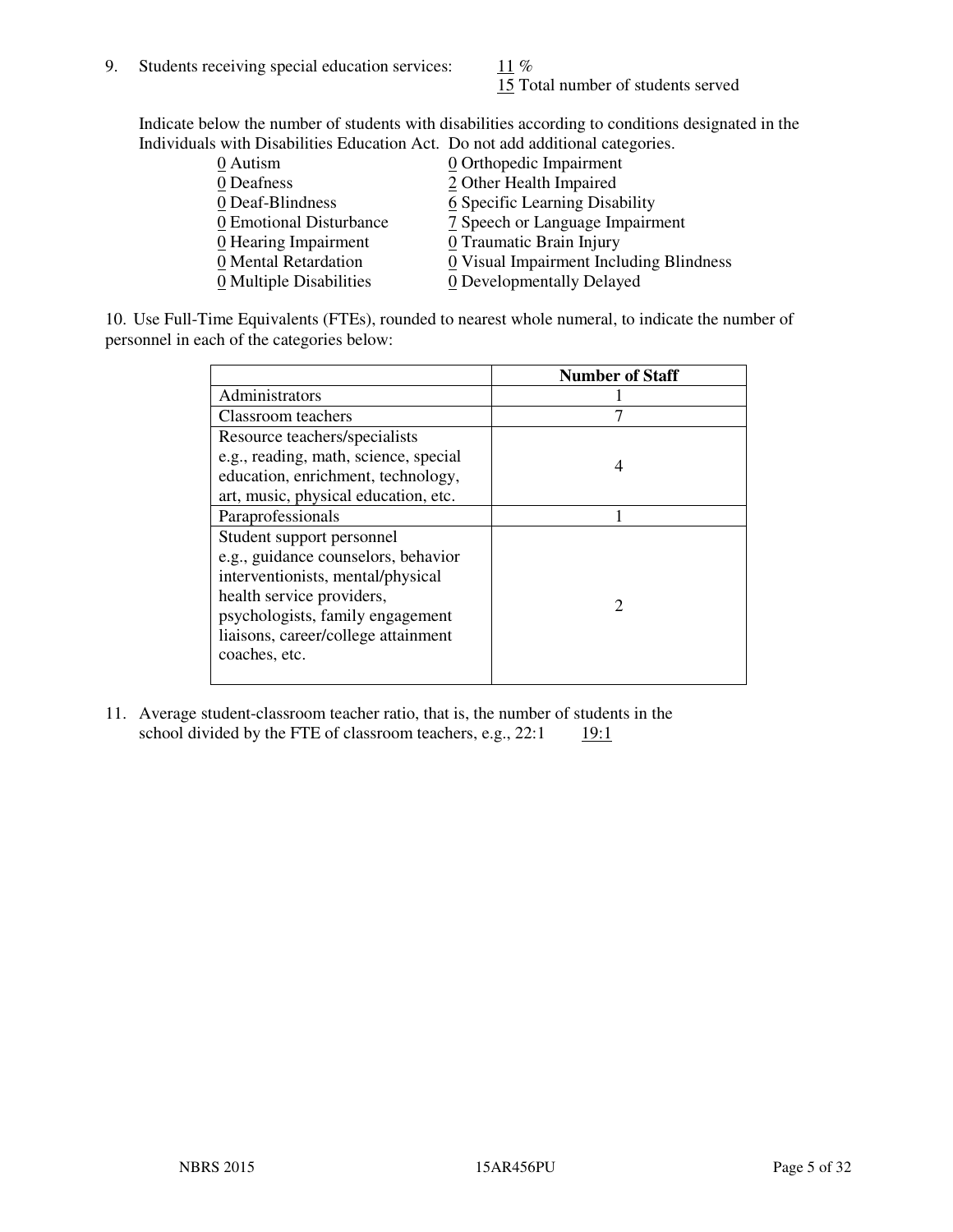12. Show daily student attendance rates. Only high schools need to supply yearly graduation rates.

| <b>Required Information</b> | 2013-2014 | 2012-2013 | 2011-2012 | 2010-2011 | 2009-2010 |
|-----------------------------|-----------|-----------|-----------|-----------|-----------|
| Daily student attendance    | າ $7\%$   | 98%       | 97%       | 98%       | 99%       |
| High school graduation rate | 9%        | $0\%$     | $0\%$     | 0%        | $0\%$     |

#### 13. **For schools ending in grade 12 (high schools)**

Show percentages to indicate the post-secondary status of students who graduated in Spring 2014

| <b>Post-Secondary Status</b>                  |       |
|-----------------------------------------------|-------|
| Graduating class size                         |       |
| Enrolled in a 4-year college or university    | 0%    |
| Enrolled in a community college               | $0\%$ |
| Enrolled in career/technical training program | $0\%$ |
| Found employment                              | $0\%$ |
| Joined the military or other public service   | $0\%$ |
| Other                                         | ገማ    |

14. Indicate whether your school has previously received a National Blue Ribbon Schools award. Yes X No

If yes, select the year in which your school received the award. 2009

15. Please summarize your school mission in 25 words or less: Our mission is to provide an appropriately challenging curriculum, promote a safe, supportive environment, and foster parental and community involvement in student learning and development.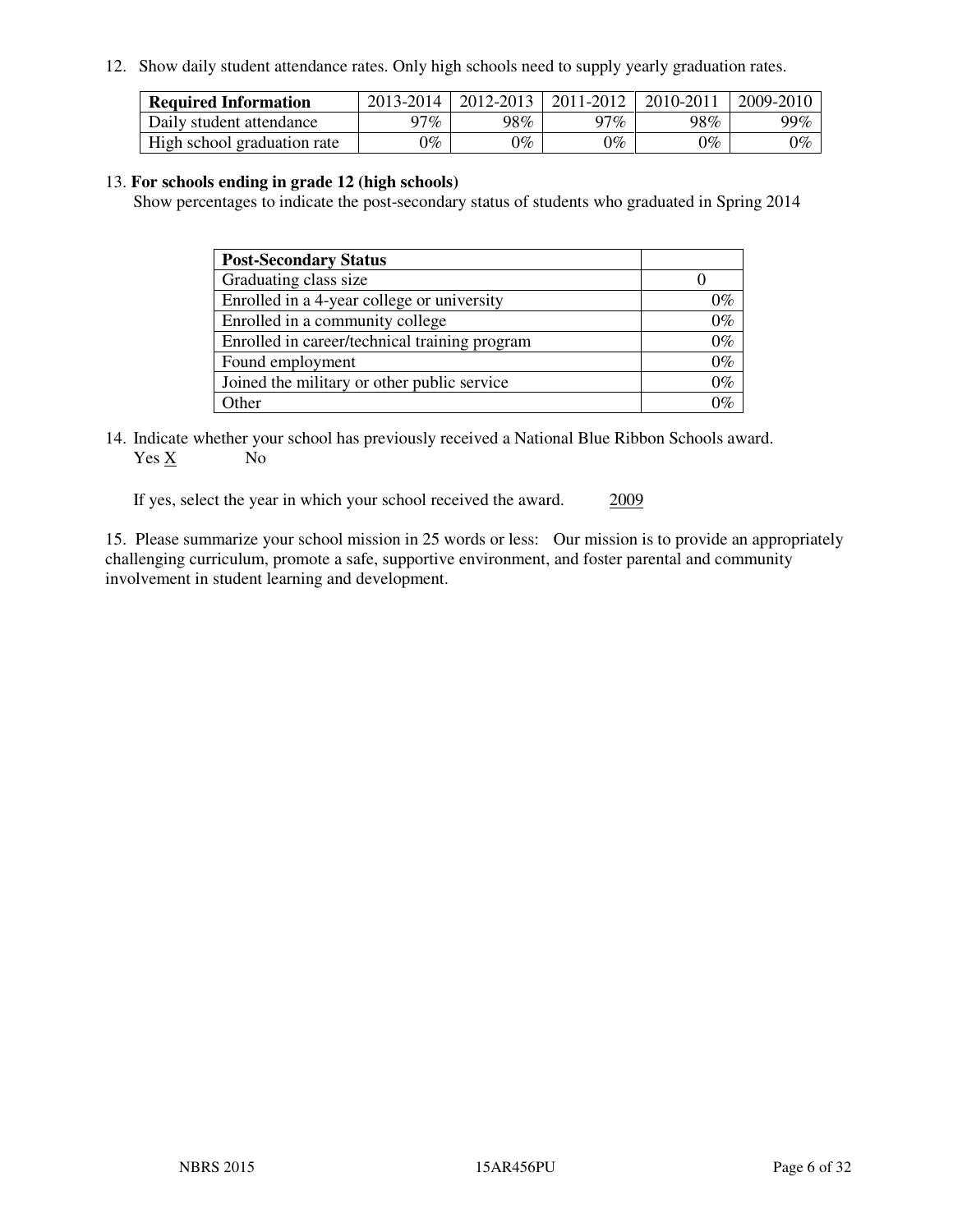# **PART III – SUMMARY**

Mount Pleasant Elementary School is a rural public school located in Izard County of Northcentral Arkansas in the town of Mount Pleasant with a population of about 400. The school has been the nucleus of this quaint little town for over 100 years. Mount Pleasant School, originally known as Barren Fork, was built in the 1880s on a site that was one of the post-Civil War academies. Current school buildings are located on the old academy property. Many of the existing buildings were constructed in the 1930s by a Civilian Conservation Corp camp located near the town. The district enlarged several times from 1930 to 1950 due to small one-room school closings and consolidations. In the spring of 2004, Mount Pleasant School District became victim to a state-mandated act for consolidation or annexation if the district had less than 350 students, K-12. Mount Pleasant School District patrons voted to be annexed into the neighboring Melbourne School District. A new high school facility was constructed about 10 miles away leaving the elementary school at Mount Pleasant intact.

Mount Pleasant Elementary School's strengths and accomplishments can be attributed to the teachers and staff sharing a common bond with its parents and community. Our mission has always been to make our school the best possible learning environment for the children and for it to be an integral part of the community. Parental Involvement has been meaningfully integrated into the programs and community of Mount Pleasant Elementary. The community and school have always worked closely together to instill in students a sense of pride in who they are and what attributes are necessary for them to become productive citizens. Traditions unique to this geographical area have been developed and culminated collaboratively by the community and school. Our parents and community are our strength.

Mount Pleasant School teachers, staff, and parents strive to educate all students to achieve their highest academic potential. It is the philosophy of the educators to set higher expectations for our students as we challenge each of them. In addition to our rigorous curriculum, numerous school activities, such as our annual Senior Citizens' Christmas Dinner, Community-wide Cookout and Art Exhibit, Musicals, sporting and academic competitions, etc., help students achieve maximum personal development in all areas: intellectually, physically, emotionally, technologically, and socially. Our traditional curriculum, partnered with technology, promotes higher-order thinking skills and has been aligned with the Arkansas Frameworks and, most recently, the Common Core State Standards.

Mount Pleasant Elementary is comprised of an administration, faculty, and staff of highly qualified, individuals dedicated to helping each child succeed. The majority of the faculty has lived in and around the Mount Pleasant area their entire lives and treasure the unique culture and traditions of the community. At the same time, they welcome into their fold new ideas and opportunities from those faculty members who have migrated to this area. Experience levels for the faculty and staff ranges anywhere from 5 to 40 years in Mount Pleasant Elementary.

Professional development selections and instructional changes are based on collaborative efforts of the teachers and administration as strengths and weaknesses of instruction are recognized through school-wide data analysis of student assessments, teacher evaluations, and through parent and community surveys.

In 2009, Mount Pleasant Elementary School was recognized by the United States Department of Education as a National Blue Ribbon School based on its high academic performance. Since that time, teachers, staff and students have continued in the effort to maintain higher performance. The school has earned Outstanding Performance Awards from the Office of Educational Performance from the University of Arkansas in math and literacy each consecutive year since 2009 as students have performed in the top 20 elementary schools in the state. In addition, Mount Pleasant Elementary School was named Arkansas' 2012 recipient of the National Title I Distinguished Schools Recognition Award.

Accomplishments and successes of Mount Pleasant Elementary School can be attributed to a shared vision for our students to not settle for mediocre, but to excel. The school's success can be attributed to a combination of factors: professional development opportunities that keep the administration, teachers and staff abreast of new, and carefully researched instructional strategies that can be incorporated into the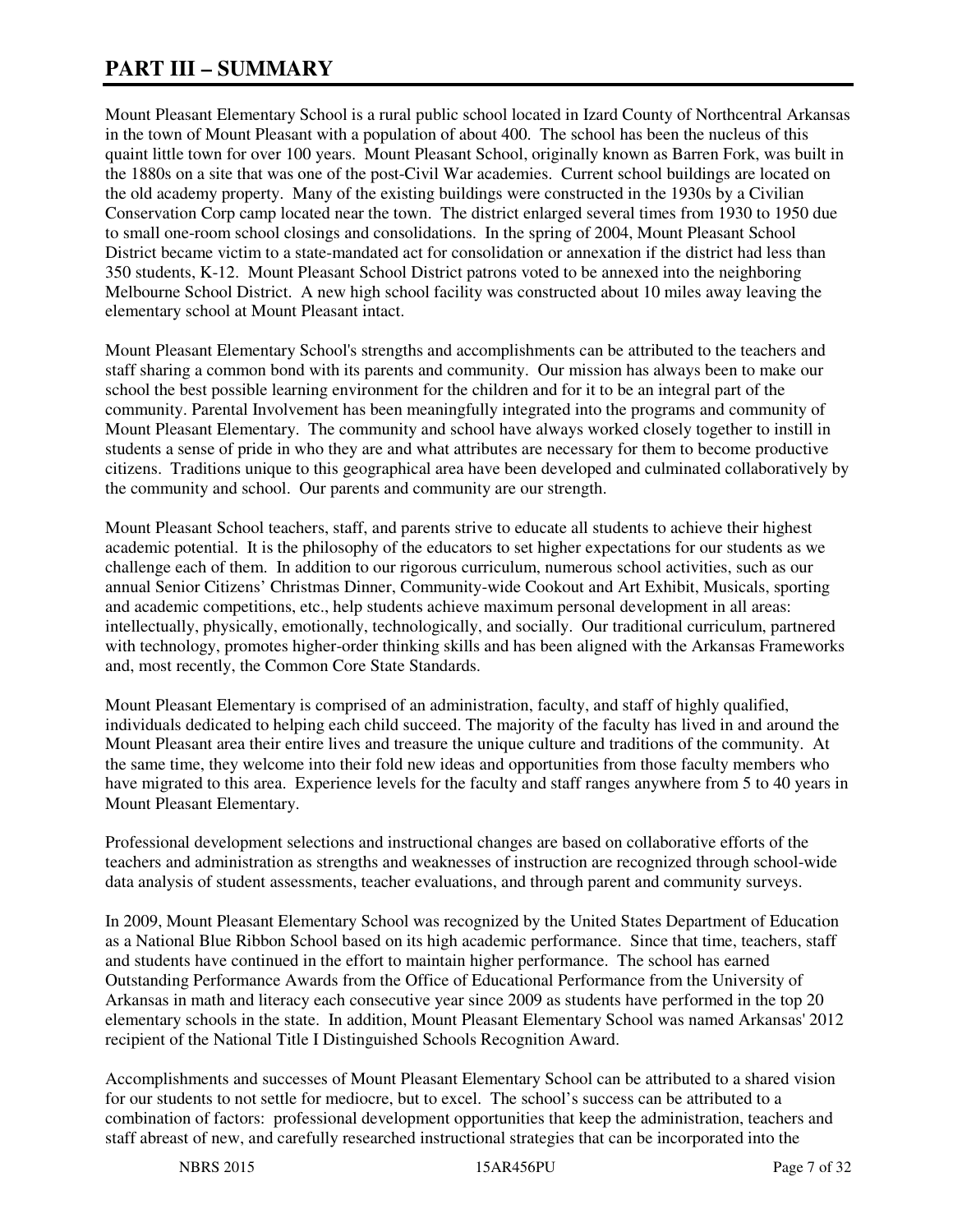existing curriculum; a rigorous curriculum that is based on the standards set forth by the state, and offers our students the opportunity to experience exemplary success in their daily lessons, as well as required assessments; determine standards to be taught and teach those in depth; remember that each student is an individual who has a past, present, and future and that parents, grandparents, guardians, etc., are positive contributing factors in each child's success; and continuing to build upon and strengthen our loving, nurturing school environment of which each child is the focus.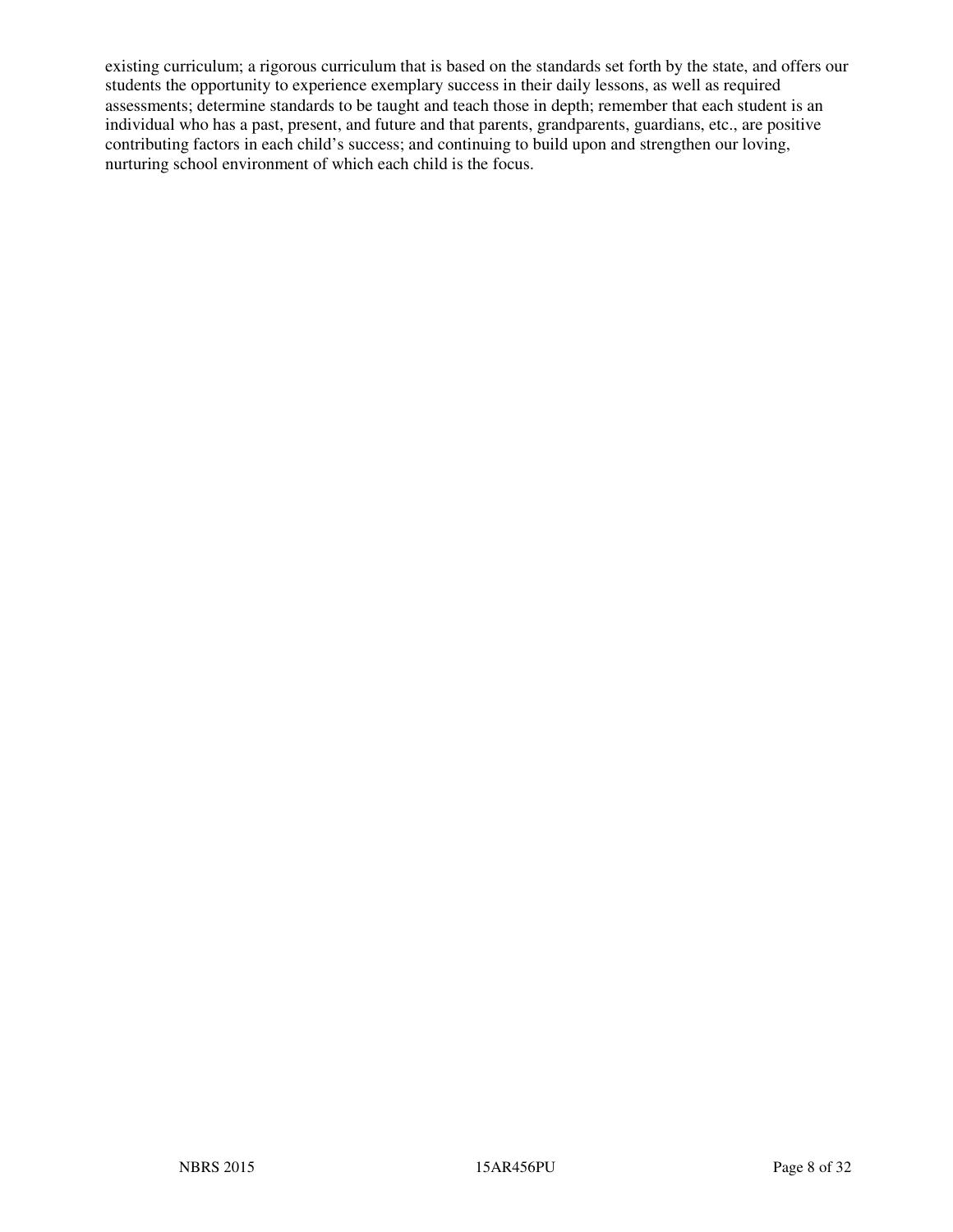#### **1. Core Curriculum:**

Mt. Pleasant Elementary is committed to offering curriculum and instruction that is well grounded in both the Arkansas Frameworks and Common Core. It is our goal to provide students with instruction that prepares them to look beyond the minimum requirements set forth by the frameworks and core standards in order to expand their knowledge through academic challenges. Our curriculum has taken shape through the years as K-6 teachers have collaborated with colleagues in grades 7-12, specialists from the educational cooperative, and teachers from other schools across the state. We have a wealth of experienced teachers on staff, and they appreciate the importance of standards based instruction that has passed the test of time through scientifically researched practices.

The reading curriculum follows a balanced approach in teaching literacy. Teachers have developed teaching strategies which incorporate reading, writing, spelling, and language as an approach to implement a literacy curriculum designed to help all children learn to read, write, and communicate effectively. Literacy instruction is data driven through the utilization of a variety of evaluative tools, such as: DIBELS, DRA, and innovative assessments developed by the teachers. Classroom routines include instruction in comprehension, vocabulary, phonics and word study, writing, oral language, higher-order critical thinking skills, and meeting diverse needs of students through traditional classroom interventions and tutoring. Before and after school tutoring and enrichment in literacy through technology have provided our students with successful alternative instructional tools like Chromebooks, computer lab, and Smart Board. One of the most important components for a solid reading foundation is to develop a love for reading, which we strive to do through Accelerated Reader, Drop Everything and Read, group guided reading, and literature rich activities developed by our art, music, gifted and talented, library media, and physical education teachers.

A standards based approach is used in math instruction. Curriculum content has been based upon expectations set forth by the Arkansas Frameworks as we now transition into Common Core. A variety of instructional approaches are used in math instruction in K-6. Classroom routines include diagnostic assessment, presentation of standards based lessons, practice, assess and remediate through interventions, before and after school tutoring, enrichment by utilizing tools of technology, writing in math, etc. Mathematics concepts and problem solving skills are put into practice daily, as well as the methods by which students approach problem solving. Students are taught to logically explain problem solving as they approach the learning of math to apply in their everyday lives. Enrichment through technology provided with Chromebooks and the computer lab, Smart Board, Accelerated Math, and before and after school tutoring is utilized to assist those students who need additional help. As with the reading program, teachers of art, music, physical education, and gifted and talented teachers collaborate with classroom teachers to provide coordination of activities and enrichment.

The science program for Mt. Pleasant Elementary reflects the requirements of the Arkansas Frameworks. Learner expectations are based on components of the content standards in the nature of science, life science, physical science, and earth and space science, inquiry and hands-on investigations. Classroom routines consist of inquiry skill practice and observation, using scientific vocabulary, reading for main idea and details, journal writing, inquiry and presentations through technology, critical thinking and problem solving. At least 20% of the instructional time is spent in inquiry and hands-on investigations.

Social studies instruction focuses on geography, civics, history, and economics, making connections with other subjects, and utilizing technology for research. The classroom routine includes: introducing lessons with clearly stated goals, visuals, facts, expansion of the world through investigative learning, vocabulary learning, hands-on projects, inquiry and presentations through technology, assessments, and point-in-time remediation through innovative interventions. Students actively participate in fulfilling civic responsibilities as they help others in the community through activities such as: food drives for the needy; annual Christmas dinner to honor senior citizens; annual community-wide cookout and art exhibit; Veterans' Day activities;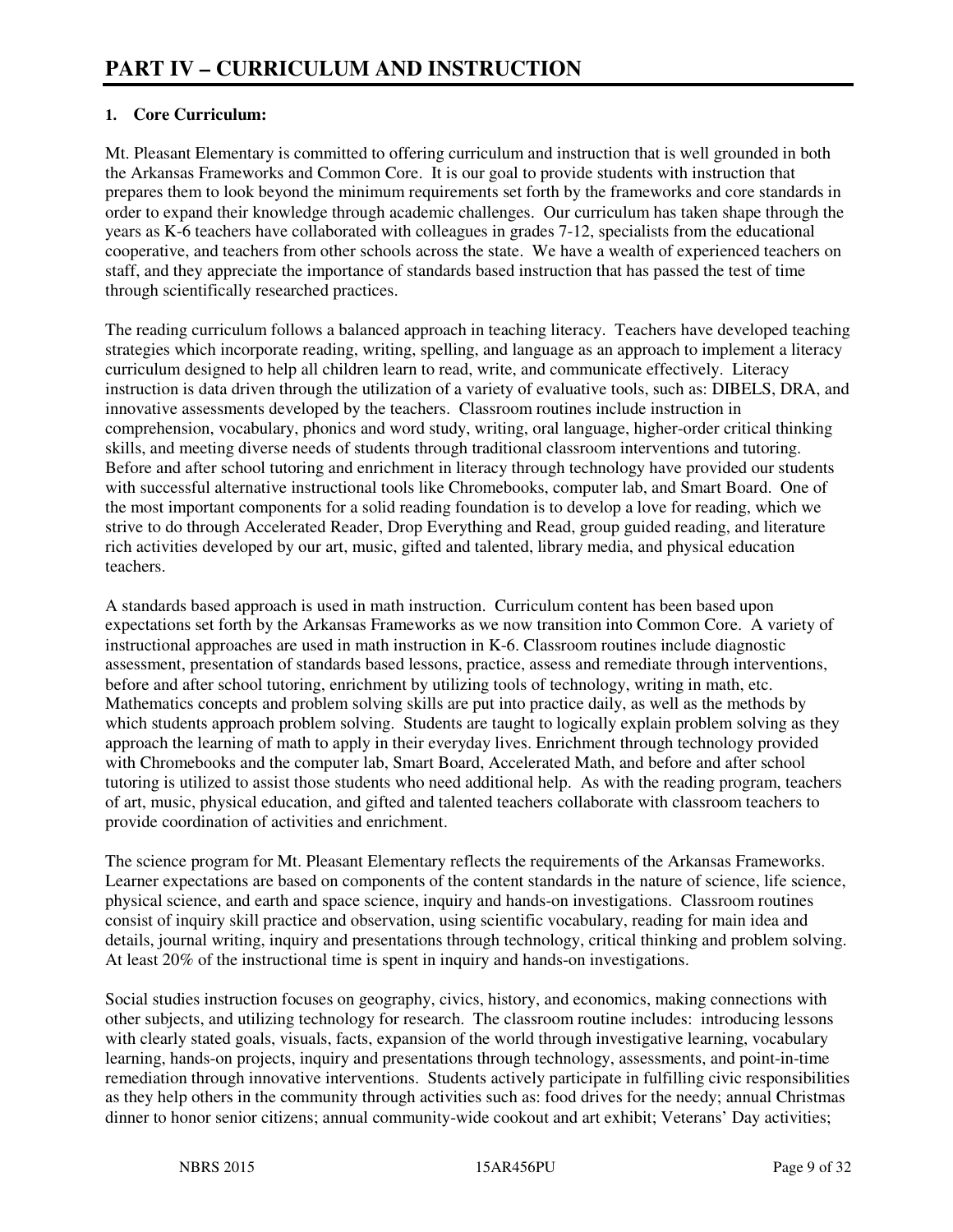and Bluebirds for the Cure activities to raise awareness for cancer and other diseases. Guest speakers and field trips are useful and necessary components in the social studies curriculum.

Mount Pleasant Elementary has high expectations for all students. Each component of the educational process from student learning and assessment to instructional strategies and content are carefully planned by the administration, teachers and staff.

#### **2. Other Curriculum Areas:**

In order for a child to receive a quality educational experience, we realize they must have an opportunity to participate in open discussions and hands-on experiences. In order to achieve this, we must offer students a balanced curriculum that not only emphasizes math, reading, science, and social studies, but it must also include art, music, physical education, gifted and talented, guidance, library media, and technology.

The health and physical education program includes content standards for physical education and leisure plus health and wellness. Students are taught topics that help them set long range goals for their health and wellness, such as: human growth and development, prevention of diseases, nutrition, making smart choices to avoid drugs and alcohol, personal health and fitness. Participating in teacher-led activities and competitions help students learn of acceptable character traits such as sharing, respect, and good sportsmanship.

Our music curriculum is structured to include themes and music appreciation of our American culture and traditions. Students listen, analyze, and evaluate the music as they apply their talents in performances. The music teacher prepares students to be participants as they perform for their parents at various musicals scheduled at the school. In addition, their literacy and math skills are strengthened as the music teacher collaborates with the classroom teachers on unit studies and themes of focus throughout the year.

Art students are actively engaged in exploring a variety of media, techniques, tools, and processes to develop appreciation of art, design, and diverse cultures. The Arkansas Frameworks are designed to systematically introduce students to the foundations of art, further develop their creative processes, and reflect on their surroundings with a deeper appreciation of the world. Students actively participate in the school's art exhibit by creating their own art work to be displayed at the annual art exhibit and Senior Citizens' Christmas Dinner and in the classrooms. In addition, the teacher collaborates with classroom teachers to enrich the math and literacy curriculum by coordinating art lessons with the classroom.

Mt. Pleasant Elementary's support curriculum includes a weekly library/media class for each grade. Students are given the opportunity for inquiry and application of critical thinking skills as they utilize the available resources. Reading helps them make connections to their world and beyond. Activities to enhance library studies include: Dr. Seuss Week, visiting authors and performers, Book Fair, Read Aloud, dress up day for your favorite character, etc.

To further enhance the curriculum, students have an opportunity to excel beyond the standards as they are academically challenged in large and small group instruction for gifted and talented. The gifted and talented teacher offers an advanced curriculum that promotes the development of the whole child through creativity, research, and discovery.

Also offered to the students is a weekly guidance class conducted by the counselor. Instruction helps students make wise choices as they become contributing members of the school and society. Instruction and discussion promotes the development of the child by strengthening his, or her, self-esteem. In addition, the guidance counselor stresses making wise life choices for the future well-being of the students, as well as makes the right decisions as they prepare for junior high school, high school, college, and career.

Technology is another very important component in preparing our students. All classrooms, K-6, are equipped with a Smart Board and at least 4 classroom computers. In addition, we have a computer lab large enough to accommodate a classroom of 30 students. In 2014, 60 Chromebooks in movable carts were added to our campus. Students in grades 1-6 participate in at least 40 minutes of keyboarding each week. Students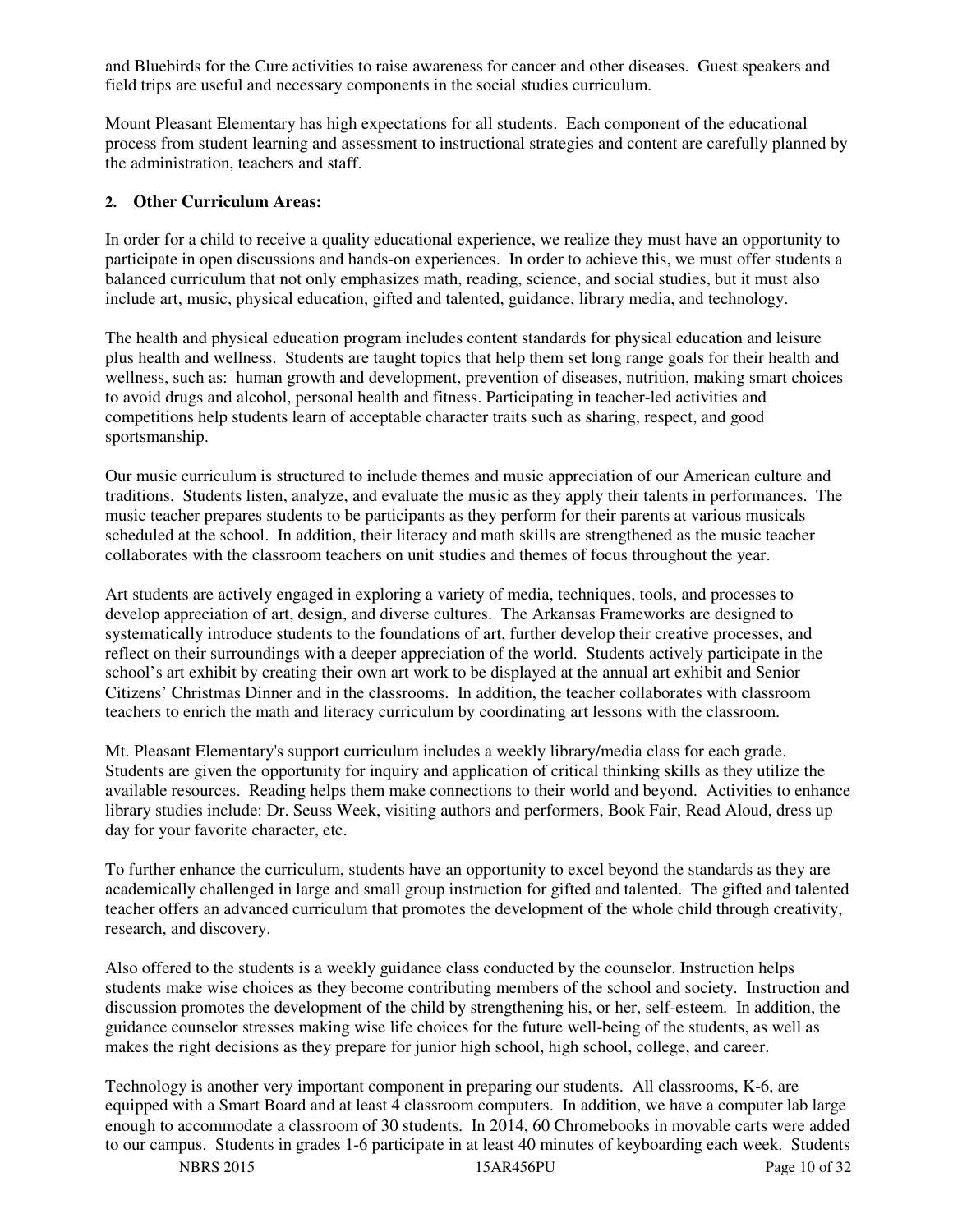in K-6 are scheduled two 40-minute sessions per week to complete reading and math enrichment activities on the computer.

Mount Pleasant Elementary teachers and staff strive to challenge students to achieve their maximum personal development in all areas of life: intellectually, physically, emotionally, technologically, and socially. We strive to do this through implementation of a balanced curriculum offered in grades K-6.

#### **3. Instructional Methods and Interventions:**

Elementary classroom and support teachers provide a variety of strategies for presenting subject matter in their classrooms. Instructional methods to be used are determined by the learning style of each individual student and the unique instructional presentational style of the teacher. Instruction is based on the specific needs of the students determined through a variety of occurrences.

Teachers make the decisions of instructional styles based on assessment results, prior experience and background of the student, student interest, and the developmental level of the student. Since this is a small school and a small community, teachers and staff are well acquainted with the parents, students, and their background and environment. Teachers consider all of these factors as they present their lessons using a variety of innovative methods that correlate with the child's prior experiences.

Teachers may use direct instruction as they introduce lessons, providing demonstration and practice through modeling. They also may use indirect instruction as they encourage students to problem solve and infer under their guidance. Instructional methods may also include allowing students an opportunity to interact, such as in class or group discussions. They may also use the method of a hands-on approach as they present science or math lessons or develop projects. In addition, each classroom is equipped with a Smart Board for technology inclusion.

Instructional methods are differentiated based on the learning needs of the child. For those students requiring modifications or supplemental instruction, teachers set aside a time in their daily schedule for individual or small group tutoring. Tutoring needs are based on teacher observation and student assessment results, specifically those who are not yet proficient. Modifications of classroom assignments are sometimes implemented for those students who are categorized as other health impaired or 504. Other interventions include after school tutoring, foster grandparent tutoring, enrichment classes during the school day, and technological support in math and literacy tutoring provided in the computer lab or Chromebooks by ORCHARD software.

Mount Pleasant Elementary has successfully developed a partnership with the parents and community to promote the highest expectations for citizenship and academic achievement for each individual student. As educators, we know that learning extends beyond the school day for each child. Our success as a higher performing school is the result of the tremendous effort of the teachers and staff, parents, and community working collectively as Mount Pleasant Elementary Bluebirds continue soaring to greater heights.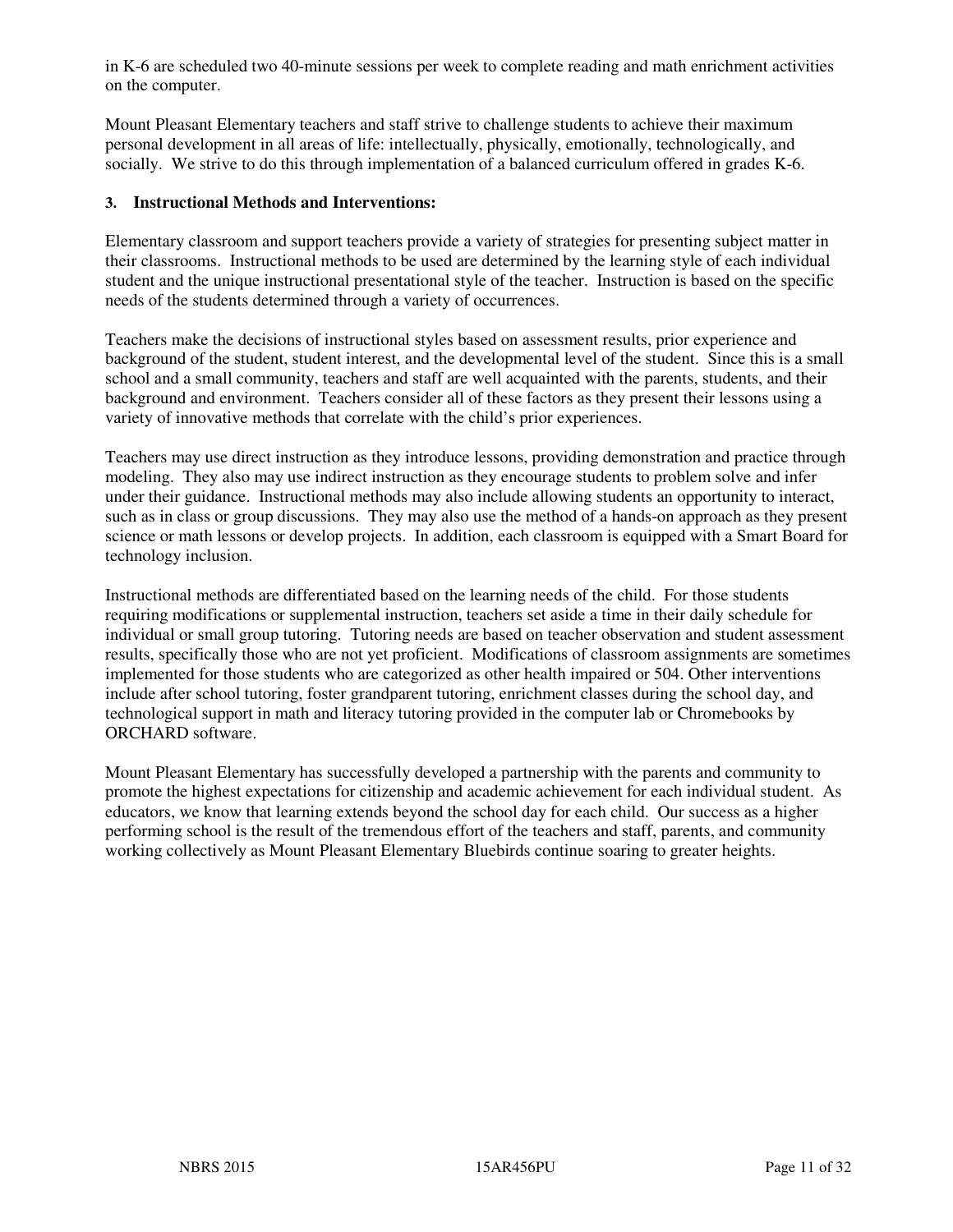#### **1. Assessment Results Narrative Summary:**

Through analysis of the summative and formative assessment data obtained from the Augmented Benchmark Testing and the NRT, teachers and administrators determine instructional goals and strategies necessary to continue reaching our Annual Measurable Objective. Mount Pleasant Elementary School's accountability report shows that the school has reached or exceeded its AMO each year in math, literacy, and attendance. Consistent adequate yearly progress can be attributed to the collaboration of the teachers with parents and students, data analysis, meaningful professional development, instructional strategies and higher expectations for all students.

Mt. Pleasant Elementary third grade math scores for 2010-2014 show 100% of the combined population scored proficient or advanced each year with class size average of 21. In literacy, the third grade showed a five-year average of 97% of the combined population scoring advanced or proficient.

Benchmark results for the combined population of fourth grade students in math show that an average of 97% of the students scored proficient or advanced during 2010-2014 with an average class size of 21 students enrolled each year. In literacy, an average of 98% of the combined population of fourth grade students scored advanced or proficient.

Benchmark results for fifth grade math show an average of 97% of the combined population of students scored proficient or advanced in 2010-2014. Average class size was 21 students each year. In literacy, the average of students scoring advanced or proficient in 2012-2014 was 96%.

Benchmark results for sixth grade math show that an average of 92% of the combined population scored proficient and advanced in 2010-2014 with an average class size of 20 students each year. The literacy scores show an average of 94% of the combined population scoring advanced or proficient during the past five years.

Students receiving special education services during 2010-2014 averaged 76% scoring advanced or proficient in math for grades 3-6. 64% of students receiving special education services scored advanced or proficient in literacy during the five years. No noticeable disparities were found in Socio-Economic Disadvantaged Students or in Race. These students are making significant gains, as are all the students.

#### **2. Assessment for Instruction and Learning and Sharing Assessment Results:**

Through analysis of the assessment data obtained from the Augmented Benchmark Testing, stakeholders consisting of the administration, teachers, parents, and staff at Mt. Pleasant Elementary School determine goals and strategies needed to continue meeting our Annual Measurable Objective. As we disaggregate the data received from the benchmark results, we determine the strengths and weaknesses of classroom instruction in math and literacy.

The administrator, teachers of K-6 and paraprofessionals work as a group to analyze and discuss the results of the CRT and NRT. Areas of concern, instructional strategies, strengths and weaknesses of the curriculum, and academic improvement plan are reviewed and developed.

Data analysis involves looking at the results of the combined population school summary report of Below Basic, Basic, Proficient, and Advanced for math and literacy from the current year's test results. The next step is to develop a school summary report of the three-year data. This information includes: percentage of students scoring advanced or proficient; comparison of multiple-choice and open response percentages in math, reading, and writing.

In the process of the item-by-item analysis, teachers look for all items where student scores averaged 60% or lower as areas of weakness in instruction of the domains in math, reading and writing for the current year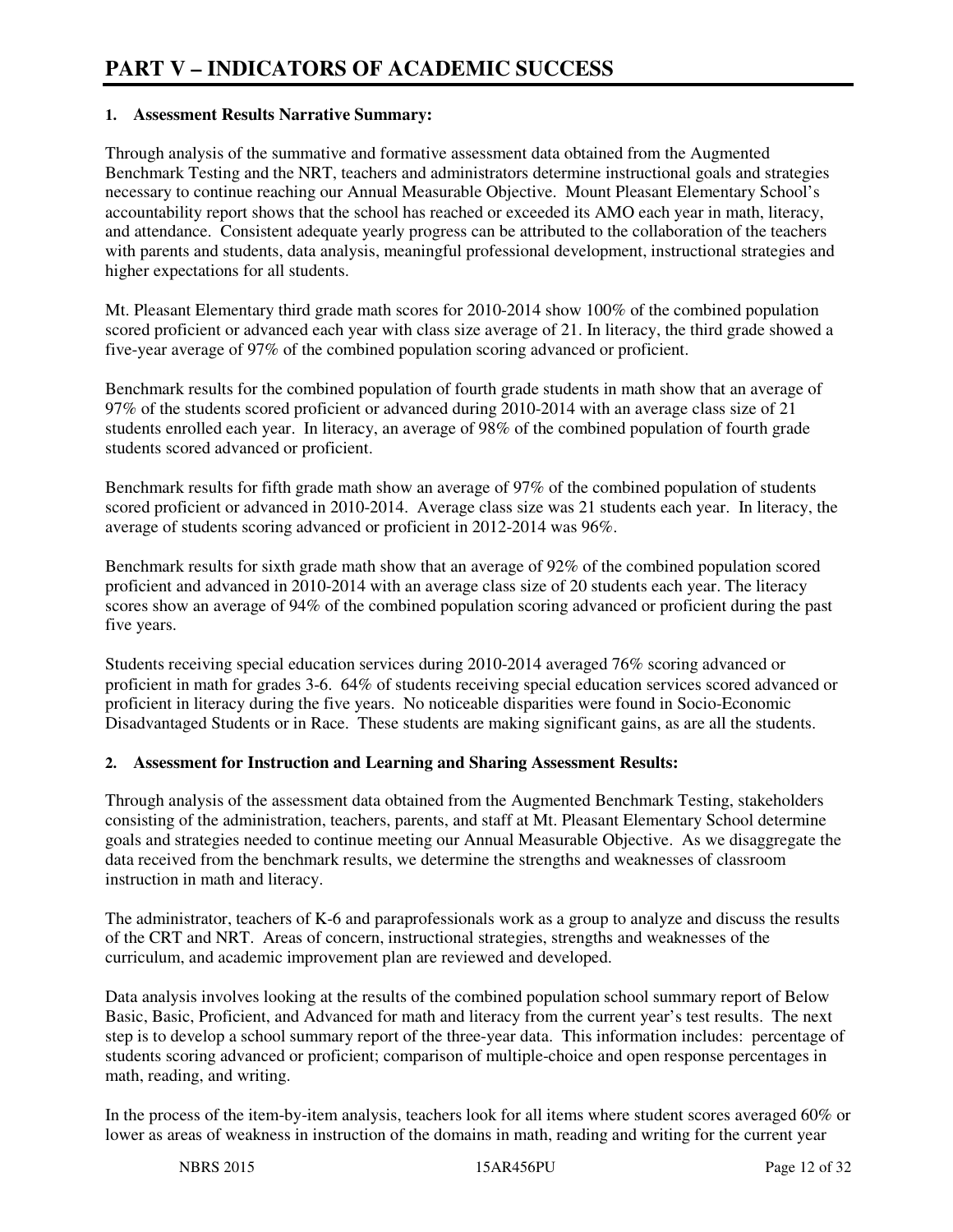and the three-year averages. This process of analysis is then repeated for the Students with Disabilities.

Based on the strengths and weaknesses found in the strands of student learner expectations, teachers can then make modifications in instructional strategies, as well as formulate goals for their class, and for individual students.

Parents and students are informed of the assessment results when test results are mailed to them before school begins and again in the fall during the annual open house. The principal and teachers give a general explanation of the testing and the school's achievement. Individual students who require an academic improvement plan meet with their parent and teacher to devise an intervention plan designed to help them reach proficiency. Students are monitored closely throughout the school year with classroom assessments to ensure progress. Parents and students may visit the Home Access Center on the Melbourne School District website in order to access grades and daily progress. Communication through email, text, and phone is encouraged.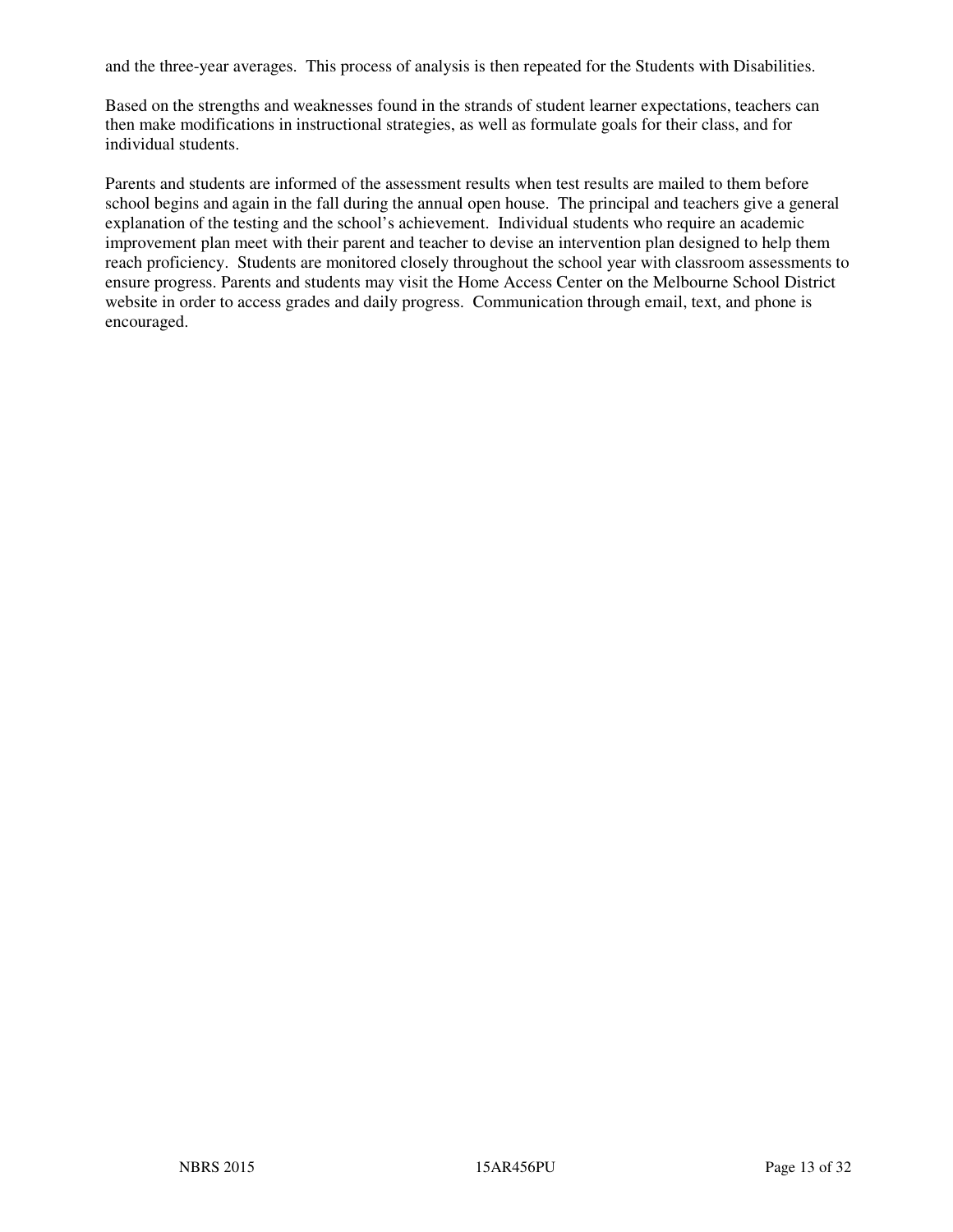#### **1. School Climate/Culture**

Mount Pleasant Elementary teachers, staff, and parents strive to educate all students to achieve their highest academic potential. It is the philosophy of the educators to set higher expectations for our students as we challenge each of them with a rigorous curriculum coordinated with planned extracurricular activities to help each one to achieve maximum personal development in all areas. Our traditional curriculum, partnered with technology, promotes higher-order thinking skills and has been aligned with the Arkansas Frameworks and the Common Core Standards.

Activities scheduled throughout the school year motivate and ensure students maintain their educational focus. Some of these special events include: Dr. Seuss Week, Accelerated Reader Field Trips, Wildlife Guy, guest authors, and awards presentations. These events offer a break from the classroom routines and offer students incentive to keep focused on the importance of academics. Parent, student, teacher, and staff participation builds relationships between the school and home and conveys the importance of education.

The principal is well acquainted with each of the teachers, staff members, parents, and students. She is familiar with their programs, activities, and goals, and strives to help and support where needed to provide an educational environment that ensures all stakeholders feel safe and valued. The principal continually monitors the school's social, physical, and behavioral environments, as well as student and staff expectations and supports in establishing and sustaining school norms that foster a positive culture and climate in which all students can thrive.

Students are encouraged by the teachers and the staff to not only make adequate yearly progress but to go beyond those standards and reach higher expectations. They learn at an early age that they are a very integral part of the Mount Pleasant Elementary and their parents, the community and the school teachers and staff will work together with them to help ensure success. Most importantly, they are taught to respect and care for each other on a day to day basis by contributing their time and effort to help someone in need. Numerous events are scheduled throughout the school year in order to raise awareness of community around them, such as: annual Senior Citizen's Christmas Dinner, all school reunion, community-wide cookout, and annual food drive for the needy, Relay Recess for cancer awareness, etc.

As teachers, parents, administration, students, and community work together to make our school successful, a common bond is formed that creates a family-like atmosphere where all individuals involved feel valued and supported.

#### **2. Engaging Families and Community**

Mount Pleasant Elementary School's strengths and accomplishments can be attributed to the teachers and staff sharing a common bond with its parents and community. The goal has always been to make our school the best possible learning environment for the children and for it to be an integral part of the community. The community and school have always worked closely together to instill in students a sense of pride in who they are and what attributes are detrimental for them to become productive citizens.

Through various extra-curricular activities conducted at our school, we are able to strengthen the bond with our community. Our school boasts of parental involvement events that continually draw us closer together and enhances the educational process. Some events included are: the annual Christmas Senior Citizens' Dinner; the Community and School Cookout in the spring; annual Art Exhibits and Musicals to display student talents; All-School Alumni Reunion in the fall; Fall and Spring Festivals; Accelerated Reader and Math activities; Monday Night Basketball; Peewee Basketball, etc. All of these events are well attended by parents and community leaders and are major contributing factors in the success of the school.

The community of Mount Pleasant is very small and has only a few businesses located in the area: a bank, convenience store, a post office, and several churches. All of these are strong supporters of our school.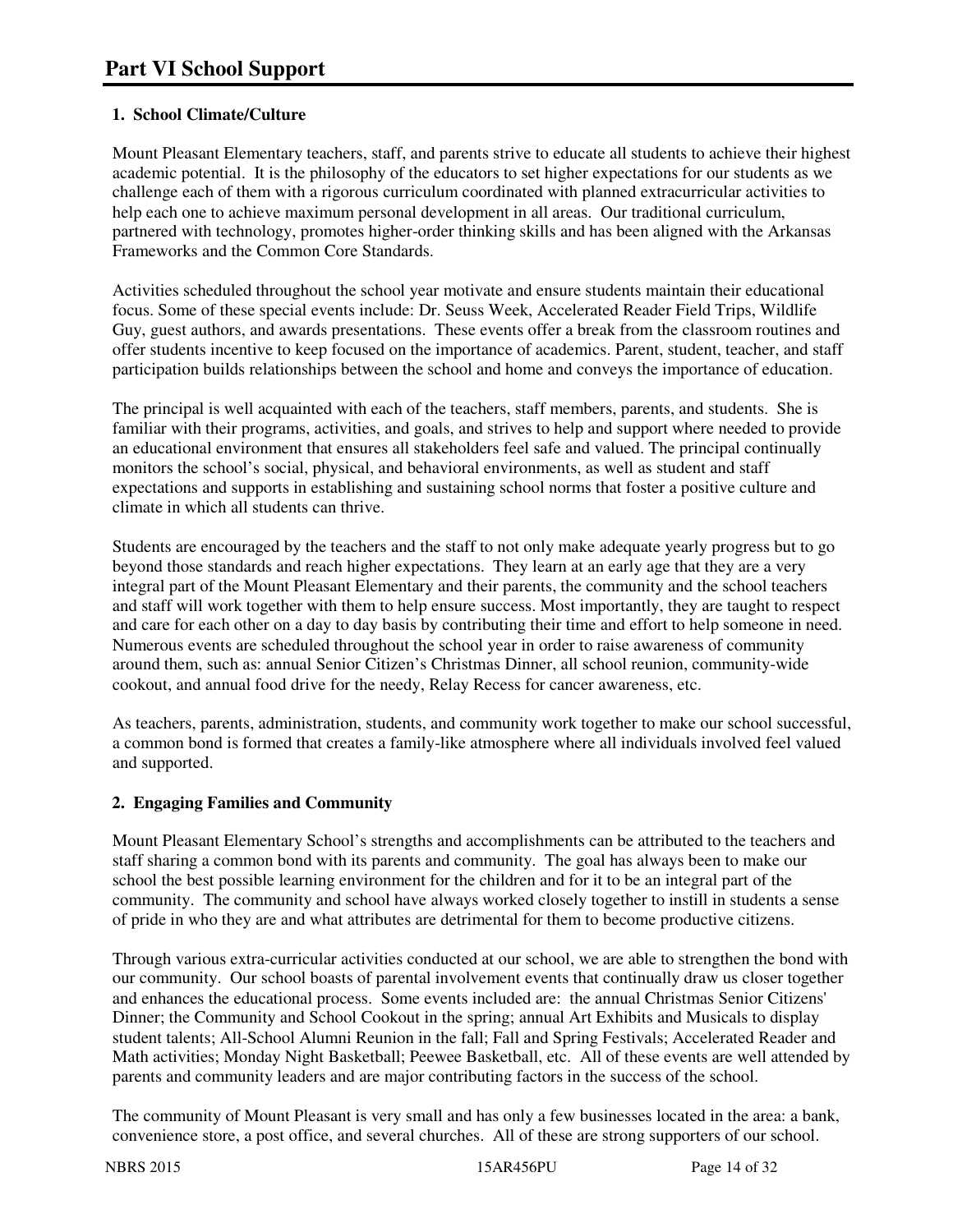Each of them contributes time and support for the school. In addition, the churches collect school supplies to be distributed to students in need throughout the year. The area colleges are very beneficial to the school. Ozarka College allows our school to use their auditorium for Kindergarten Graduation, Quiz Bowl, Spelling Bee, and for our musicals. Our students are invited throughout the school year to attend plays and other events the colleges sponsor, such as Kids' College.

Over the years, students have been taught by the parents and teachers that it is of utmost importance to be family and community oriented to make a better society. Traditions unique to this geographical area have been developed and culminated collaboratively by the community and school. Parents are encouraged to stay informed on school events through the school's website, open house, parent/teacher conferences, newsletters, and other scheduled events throughout the year. They have access to their child's grades and assignments on the school website, as well. In order for the child's educational experience to be successful, all stakeholders must be in partnership: teachers and staff, administrators, foster grandparents, parents, students, and the community.

#### **3. Professional Development**

Mt. Pleasant Elementary teachers and their administrator participate in professional development that is designed to improve instructional methods. We, like our students, learn best practices through modeled instruction by highly qualified educators in all subject areas. Just as we set high expectations for our students, we must also set high expectations for our teaching. The faculty and staff look for professional development opportunities that assist them as they teach the required standards. The professional development should also be practical and useful for our students.

Based on the results of the Benchmark Assessments received in the summer, teachers analyze their own strengths and weaknesses in their individual classrooms. They are encouraged to attend staff development during the school year, but the majority of the professional development is completed in the summer months. Each teacher and paraprofessional discusses his/her individual professional growth plan with the principal. Strengths and weaknesses are identified, and they cooperatively develop a plan of action. Each teacher completes a survey indicating the instructional needs we should develop as individuals and as a school to help our students reach proficient or advanced and prepare them for their life beyond elementary school.

Even though our 2014 testing results indicated that our combined population of students in grades 3-6 averaged scoring 95-97% proficient or advanced in literacy and math on the benchmark, we determined that teachers needed more staff development on responding to open response items for both subject areas. Another area of concern was found in essay writing in content and style. Math tests indicated that we were in need of more intense training in real-life problem solving for Measurement and Numbers & Operations.

Since the district has transitioned into Common Core and the PARCC Assessments, teachers and administrators have attended professional development pertaining to requirements for each grade level, K-6. Another area of concern for teachers was the new teacher evaluation, Arkansas Teacher Evaluation Support System, which went into effect during the past two years. Teachers were required to receive at least 24 hours training in the summer of 2013. In 2014, they were required to get additional training, plus learn the new Bloomboard system for recording goals, observation results and archives to support their instructional practices.

Since Mount Pleasant Elementary's professional development selections are data driven, we will continue to participate in staff development selections that support increasing student achievement.

#### **4. School Leadership**

Mt. Pleasant Elementary School is the smallest school in the Melbourne School District. The leadership structure of the school begins with a seven member school board, followed by the Superintendent of Schools, then the principals and assistant principals. The entire school district has an enrollment of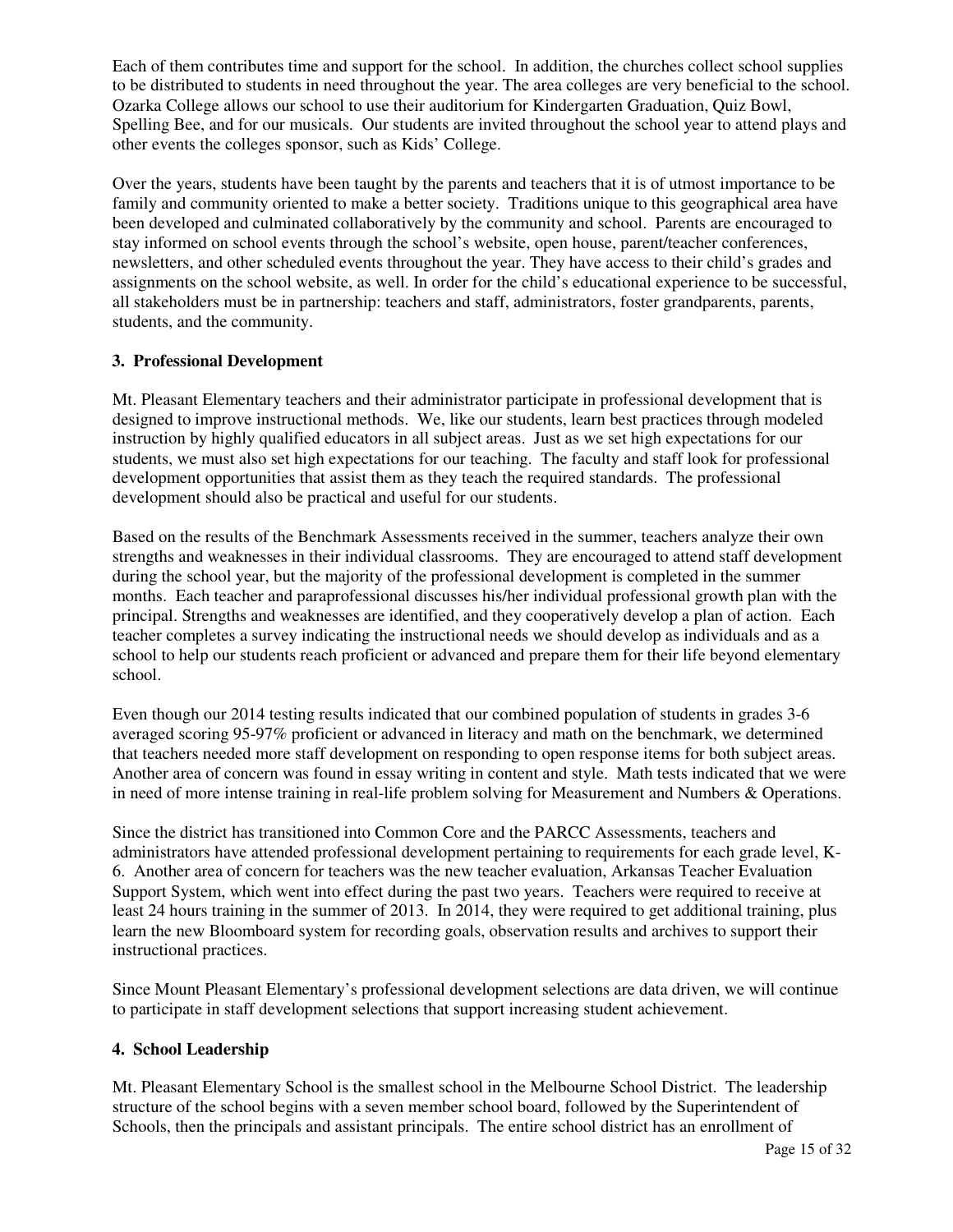approximately 850 students. One hundred 134 of those students are enrolled in Mount Pleasant Elementary, a K-6 facility.

Mt. Pleasant Elementary has one administrator on the campus. One of the main duties of the principal is to lead the teachers and staff as they cooperatively envision and formulate a goal of excellence for our school, students, parents, and community. In preparation for this responsibility, our principal endeavors to stay abreast of the trends in education, rules and regulations of curriculum requirements, professional development opportunities, data analysis that drives instruction, etc.

Our administrator endeavors to maintain a positive relationship with the faculty, staff, students, and parents. As the leader of a small, rural school, she is well acquainted with each of the teachers, staff, and students. She visits with each of them daily and is familiar with their programs, activities, and goals. She is there to take their burdens away and to provide help and support where needed to provide an educational environment that will ensure students excel. She offers guidance and direction as instructional needs and goals for achievement are determined. The principal also maintains a positive, working relationship with the parents as they are invited to attend the many parental involvement functions offered by the school. Parents also know they may call her at any time with a problem concerning their child.

The principal's job description for Mt. Pleasant Elementary campus and the district includes the following: organization and scheduling of professional development activities for the teachers; scheduling and organization of events for the students that further their education; participating in playground, hall, and bus duty along with the teachers; taking care of discipline issues, or just lending a shoulder for the students or teachers to cry on; monitoring student achievement through data analysis; providing a daily bulletin for the teachers; fulfilling the duties of district Arkansas Consolidated School Improvement Plan coordinator, as well as coordinator of the Mt. Pleasant Elementary ACSIP; District Federal Programs Coordinator; and supervising all employees and functions on the Mount Pleasant Elementary campus.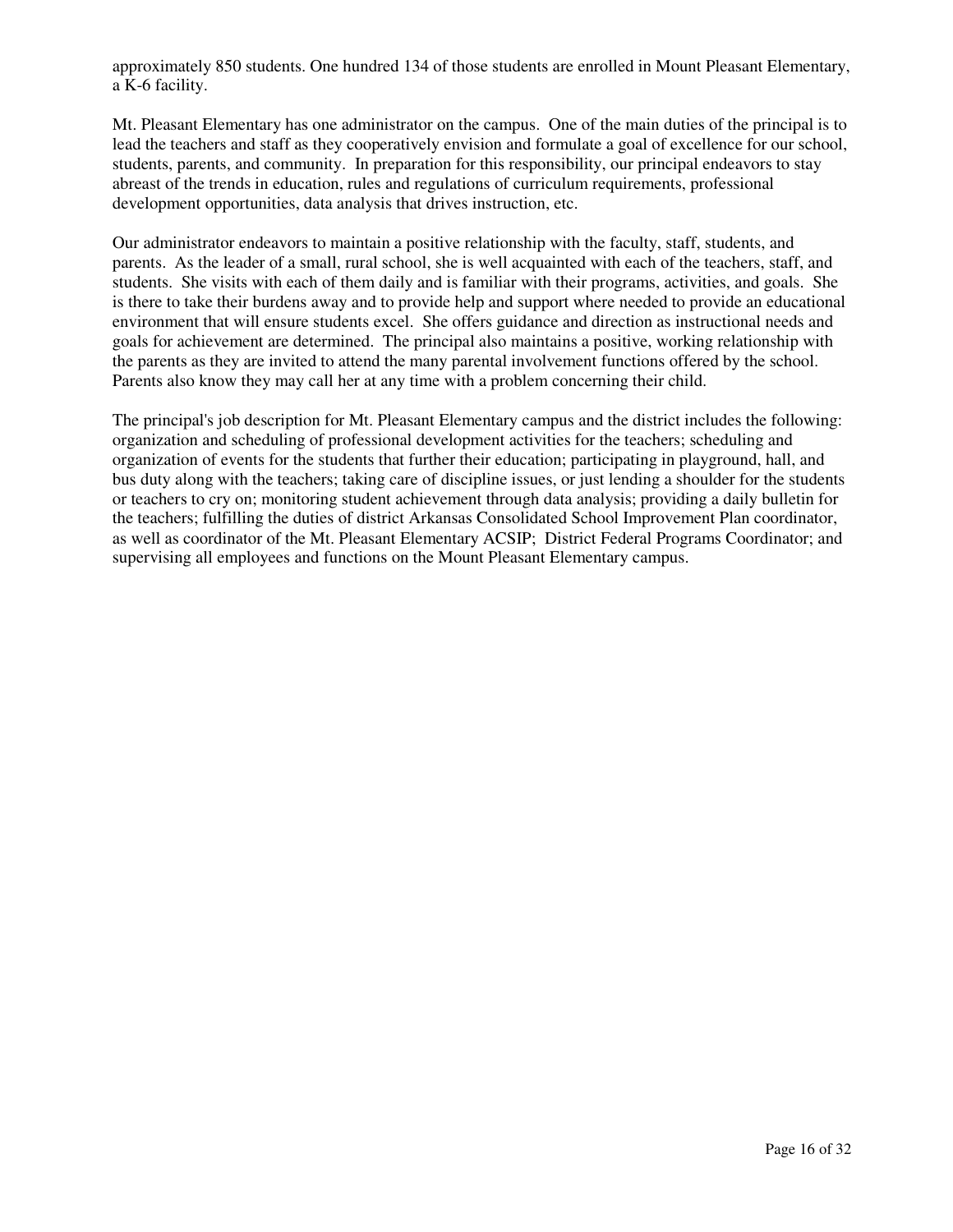| <b>Subject:</b> Math                       | <b>Test:</b> Arkansas Augmented Benchmark |
|--------------------------------------------|-------------------------------------------|
|                                            | Exam                                      |
| <b>All Students Tested/Grade: 3</b>        | <b>Edition/Publication Year: 2014</b>     |
| <b>Publisher:</b> Questar Assessment, Inc. |                                           |

| School Year                      | 2013-2014       | 2012-2013      | 2011-2012        | 2010-2011    | 2009-2010      |
|----------------------------------|-----------------|----------------|------------------|--------------|----------------|
| Testing month                    | Apr             | Apr            | Apr              | Apr          | Apr            |
| <b>SCHOOL SCORES*</b>            |                 |                |                  |              |                |
| Meets Standard and above         | 40              | 10             | 12               | 5            | $\overline{7}$ |
| <b>Exceeds Standard</b>          | 60              | 90             | 88               | 95           | 93             |
| Number of students tested        | $\overline{15}$ | 29             | 26               | 19           | 15             |
| Percent of total students tested | 100             | 100            | 100              | 100          | 100            |
| Number of students tested with   |                 |                |                  |              |                |
| alternative assessment           |                 |                |                  |              |                |
| % of students tested with        | $\overline{0}$  | $\overline{3}$ | $\overline{0}$   | 5            | $\overline{0}$ |
| alternative assessment           |                 |                |                  |              |                |
| <b>SUBGROUP SCORES</b>           |                 |                |                  |              |                |
| 1. Free and Reduced-Price        |                 |                |                  |              |                |
| Meals/Socio-Economic/            |                 |                |                  |              |                |
| <b>Disadvantaged Students</b>    |                 |                |                  |              |                |
| Meets Standard and above         | 40              | 19             | 14               | 11           | 11             |
| <b>Exceeds Standard</b>          | 60              | 81             | 86               | 89           | 89             |
| Number of students tested        | 10              | 16             | 14               | 9            | 9              |
| 2. Students receiving Special    |                 |                |                  |              |                |
| <b>Education</b>                 |                 |                |                  |              |                |
| Meets Standard and above         | 75              | 50             | $\boldsymbol{0}$ | $\mathbf{0}$ | $\overline{0}$ |
| <b>Exceeds Standard</b>          | 25              | 50             | 100              | 100          | 100            |
| Number of students tested        | $\overline{4}$  | $\overline{2}$ | $\mathbf{1}$     | $\mathbf{1}$ | $\mathbf{1}$   |
| 3. English Language Learner      |                 |                |                  |              |                |
| <b>Students</b>                  |                 |                |                  |              |                |
| Meets Standard and above         |                 |                |                  |              |                |
| <b>Exceeds Standard</b>          |                 |                |                  |              |                |
| Number of students tested        |                 |                |                  |              |                |
| 4. Hispanic or Latino            |                 |                |                  |              |                |
| <b>Students</b>                  |                 |                |                  |              |                |
| Meets Standard and above         |                 |                |                  |              |                |
| <b>Exceeds Standard</b>          |                 |                |                  |              |                |
| Number of students tested        |                 |                |                  |              |                |
| 5. African-American              |                 |                |                  |              |                |
| <b>Students</b>                  |                 |                |                  |              |                |
| Meets Standard and above         |                 |                |                  |              |                |
| <b>Exceeds Standard</b>          |                 |                |                  |              |                |
| Number of students tested        |                 |                |                  |              |                |
| <b>6. Asian Students</b>         |                 |                |                  |              |                |
| Meets Standard and above         |                 |                |                  |              |                |
| <b>Exceeds Standard</b>          |                 |                |                  |              |                |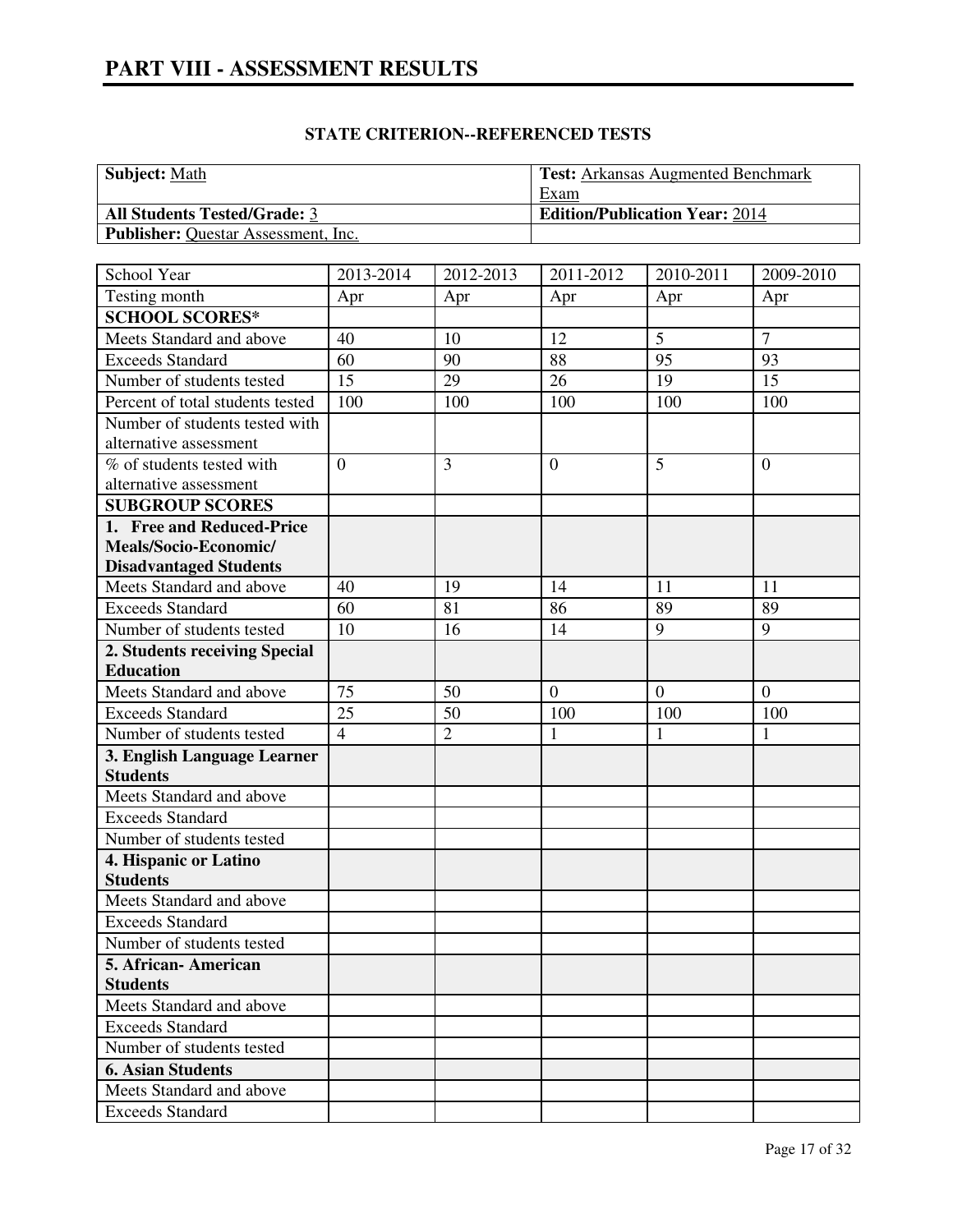| School Year                      | 2013-2014 | 2012-2013 | 2011-2012 | 2010-2011 | 2009-2010       |
|----------------------------------|-----------|-----------|-----------|-----------|-----------------|
| Number of students tested        |           |           |           |           |                 |
| 7. American Indian or            |           |           |           |           |                 |
| <b>Alaska Native Students</b>    |           |           |           |           |                 |
| Meets Standard and above         |           |           |           |           |                 |
| <b>Exceeds Standard</b>          |           |           |           |           |                 |
| Number of students tested        |           |           |           |           |                 |
| 8. Native Hawaiian or other      |           |           |           |           |                 |
| <b>Pacific Islander Students</b> |           |           |           |           |                 |
| Meets Standard and above         |           |           |           |           |                 |
| <b>Exceeds Standard</b>          |           |           |           |           |                 |
| Number of students tested        |           |           |           |           |                 |
| 9. White Students                |           |           |           |           |                 |
| Meets Standard and above         | 36        | 11        | 12        | 5         | $7\phantom{.0}$ |
| <b>Exceeds Standard</b>          | 64        | 89        | 88        | 95        | 93              |
| Number of students tested        | 14        | 28        | 25        | 19        | 14              |
| 10. Two or More Races            |           |           |           |           |                 |
| identified Students              |           |           |           |           |                 |
| Meets Standard and above         |           |           |           |           |                 |
| <b>Exceeds Standard</b>          |           |           |           |           |                 |
| Number of students tested        |           |           |           |           |                 |
| 11. Other 1: Other 1             |           |           |           |           |                 |
| Meets Standard and above         |           |           |           |           |                 |
| <b>Exceeds Standard</b>          |           |           |           |           |                 |
| Number of students tested        |           |           |           |           |                 |
| 12. Other 2: Other 2             |           |           |           |           |                 |
| Meets Standard and above         |           |           |           |           |                 |
| <b>Exceeds Standard</b>          |           |           |           |           |                 |
| Number of students tested        |           |           |           |           |                 |
| 13. Other 3: Other 3             |           |           |           |           |                 |
| Meets Standard and above         |           |           |           |           |                 |
| <b>Exceeds Standard</b>          |           |           |           |           |                 |
| Number of students tested        |           |           |           |           |                 |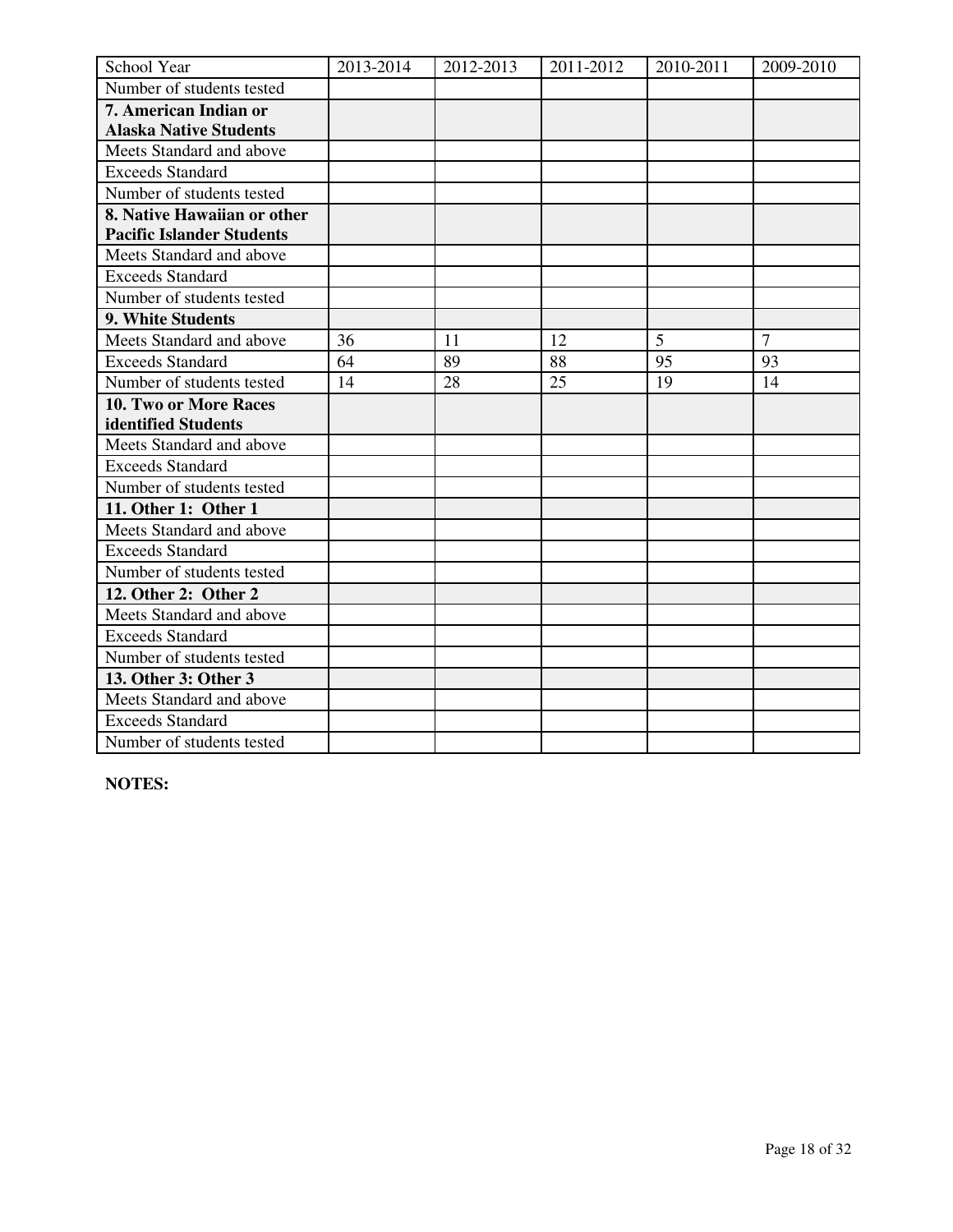| <b>Subject: Math</b>                       | <b>Test:</b> Arkansas Augmented Benchmark |
|--------------------------------------------|-------------------------------------------|
|                                            | Examinations                              |
| <b>All Students Tested/Grade: 4</b>        | <b>Edition/Publication Year: 2014</b>     |
| <b>Publisher:</b> Questar Assessment, Inc. |                                           |

| School Year                                            | 2013-2014      | 2012-2013      | 2011-2012        | 2010-2011      | 2009-2010      |
|--------------------------------------------------------|----------------|----------------|------------------|----------------|----------------|
| Testing month                                          | Apr            | Apr            | Apr              | Apr            | Apr            |
| <b>SCHOOL SCORES*</b>                                  |                |                |                  |                |                |
| Meets Standard and above                               | 23             | 12             | 6                | 31             | $\overline{0}$ |
| <b>Exceeds Standard</b>                                | 77             | 88             | 89               | 69             | 92             |
| Number of students tested                              | 26             | 26             | 18               | 16             | 24             |
| Percent of total students tested                       | 100            | 100            | 100              | 100            | 100            |
| Number of students tested with                         |                |                |                  |                |                |
| alternative assessment                                 |                |                |                  |                |                |
| % of students tested with                              | $\overline{4}$ | $\theta$       | 5                | $\overline{3}$ | $\mathbf{0}$   |
| alternative assessment                                 |                |                |                  |                |                |
| <b>SUBGROUP SCORES</b>                                 |                |                |                  |                |                |
| 1. Free and Reduced-Price                              |                |                |                  |                |                |
| Meals/Socio-Economic/                                  |                |                |                  |                |                |
| <b>Disadvantaged Students</b>                          |                |                |                  |                |                |
| Meets Standard and above                               | 23             | 23             | 14               | 40             | $\theta$       |
| <b>Exceeds Standard</b>                                | 77             | 77             | 86               | 60             | 92             |
| Number of students tested                              | 13             | 13             | $\overline{7}$   | 10             | 12             |
| 2. Students receiving Special                          |                |                |                  |                |                |
| <b>Education</b>                                       |                |                |                  |                |                |
| Meets Standard and above                               | $\overline{0}$ | $\overline{0}$ | 50               | 100            | $\overline{0}$ |
| <b>Exceeds Standard</b>                                | 100            | 100            | $\boldsymbol{0}$ | $\overline{0}$ | 33             |
| Number of students tested                              | $\overline{2}$ | $\overline{2}$ | $\overline{2}$   | $\mathbf{1}$   | 3              |
| 3. English Language Learner                            |                |                |                  |                |                |
| <b>Students</b>                                        |                |                |                  |                |                |
| Meets Standard and above                               |                |                |                  |                |                |
| <b>Exceeds Standard</b>                                |                |                |                  |                |                |
| Number of students tested                              |                |                |                  |                |                |
| 4. Hispanic or Latino                                  |                |                |                  |                |                |
| <b>Students</b>                                        |                |                |                  |                |                |
| Meets Standard and above                               | $\overline{0}$ | $\mathbf{0}$   | $\overline{0}$   | 100            | $\mathbf{0}$   |
| <b>Exceeds Standard</b>                                | 100            | $\mathbf{0}$   | 100              | 100            | 100            |
| Number of students tested                              | 1              | $\overline{0}$ | 1                | $\overline{2}$ | $\mathbf{1}$   |
| 5. African - American                                  |                |                |                  |                |                |
| <b>Students</b>                                        |                |                |                  |                |                |
| Meets Standard and above                               |                |                |                  |                |                |
| <b>Exceeds Standard</b>                                |                |                |                  |                |                |
| Number of students tested                              |                |                |                  |                |                |
| <b>6. Asian Students</b>                               |                |                |                  |                |                |
| Meets Standard and above                               |                |                |                  |                |                |
| <b>Exceeds Standard</b>                                |                |                |                  |                |                |
| Number of students tested                              |                |                |                  |                |                |
| 7. American Indian or<br><b>Alaska Native Students</b> |                |                |                  |                |                |
|                                                        |                |                |                  |                |                |
| Meets Standard and above                               |                |                |                  |                |                |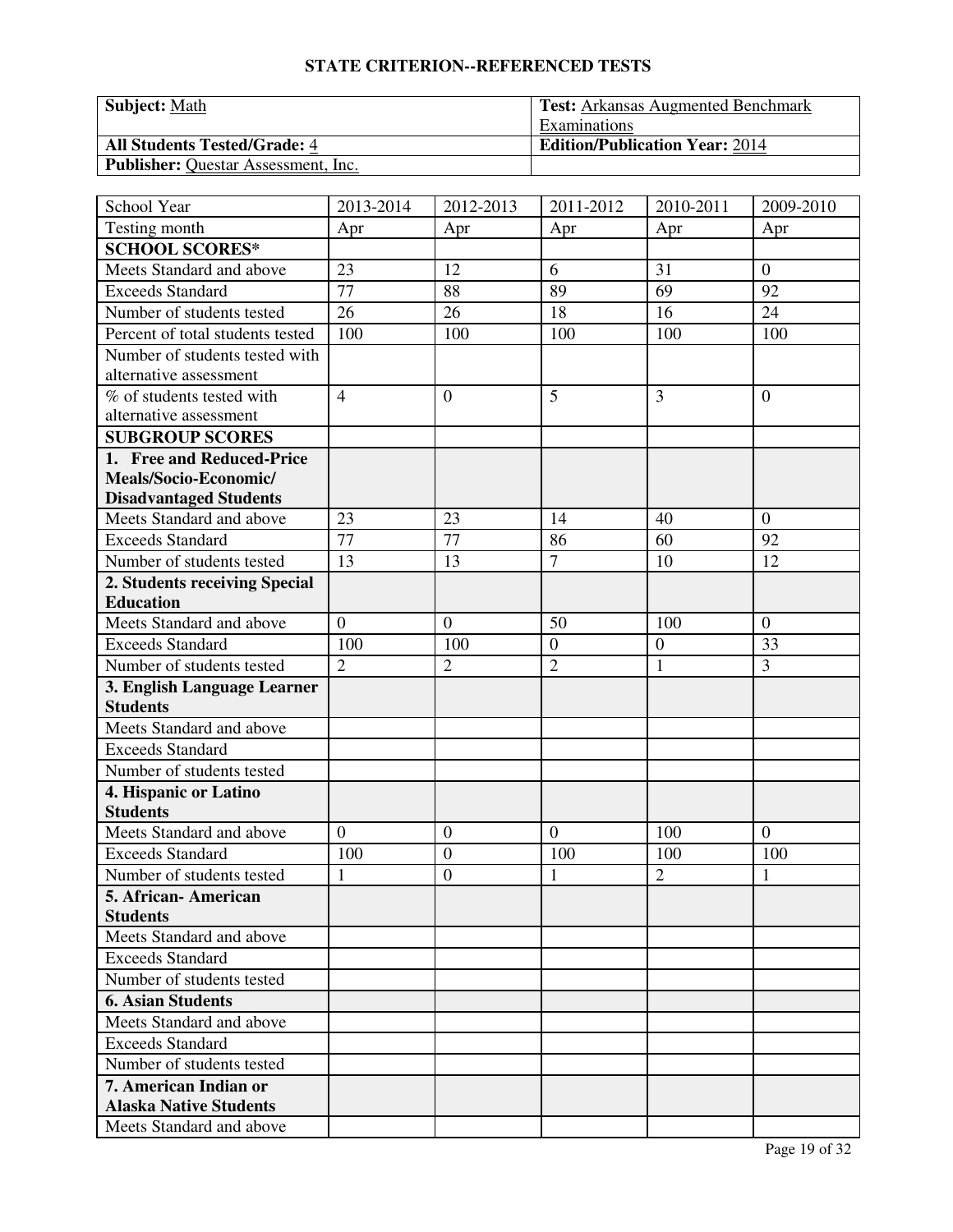| School Year                      | 2013-2014 | 2012-2013 | 2011-2012      | 2010-2011 | 2009-2010      |
|----------------------------------|-----------|-----------|----------------|-----------|----------------|
| <b>Exceeds Standard</b>          |           |           |                |           |                |
| Number of students tested        |           |           |                |           |                |
| 8. Native Hawaiian or other      |           |           |                |           |                |
| <b>Pacific Islander Students</b> |           |           |                |           |                |
| Meets Standard and above         |           |           |                |           |                |
| <b>Exceeds Standard</b>          |           |           |                |           |                |
| Number of students tested        |           |           |                |           |                |
| 9. White Students                |           |           |                |           |                |
| Meets Standard and above         | 24        | 12        | $\overline{7}$ | 29        | $\overline{0}$ |
| <b>Exceeds Standard</b>          | 76        | 88        | 93             | 71        | 90             |
| Number of students tested        | 25        | 26        | 15             | 14        | 21             |
| 10. Two or More Races            |           |           |                |           |                |
| identified Students              |           |           |                |           |                |
| Meets Standard and above         |           |           |                |           |                |
| <b>Exceeds Standard</b>          |           |           |                |           |                |
| Number of students tested        |           |           |                |           |                |
| 11. Other 1: Other 1             |           |           |                |           |                |
| Meets Standard and above         |           |           |                |           |                |
| <b>Exceeds Standard</b>          |           |           |                |           |                |
| Number of students tested        |           |           |                |           |                |
| 12. Other 2: Other 2             |           |           |                |           |                |
| Meets Standard and above         |           |           |                |           |                |
| <b>Exceeds Standard</b>          |           |           |                |           |                |
| Number of students tested        |           |           |                |           |                |
| 13. Other 3: Other 3             |           |           |                |           |                |
| Meets Standard and above         |           |           |                |           |                |
| <b>Exceeds Standard</b>          |           |           |                |           |                |
| Number of students tested        |           |           |                |           |                |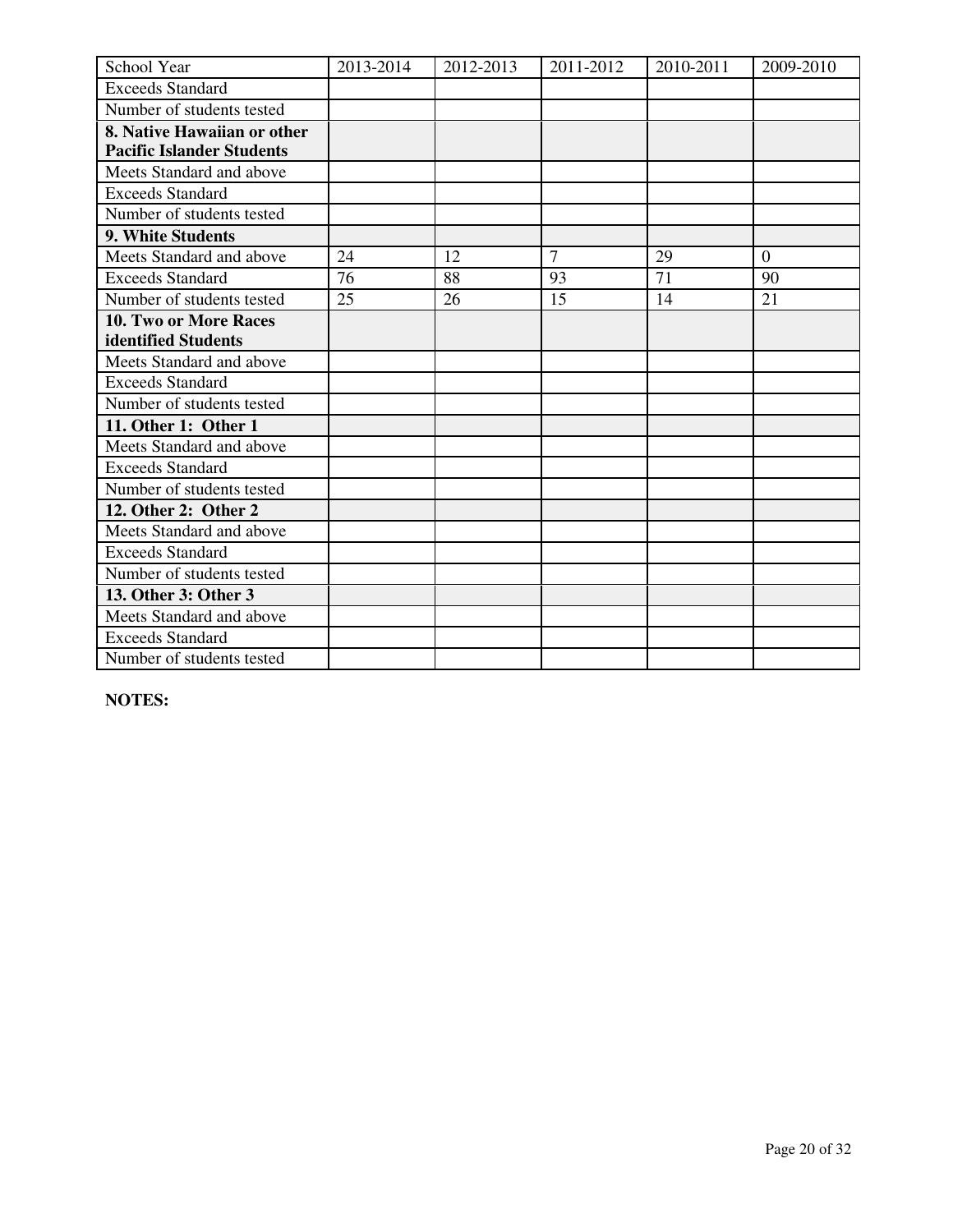| <b>Subject: Math</b>                       | <b>Test:</b> Arkansas Augmented Benchmark |
|--------------------------------------------|-------------------------------------------|
|                                            | <b>Examinations</b>                       |
| <b>All Students Tested/Grade: 5</b>        | <b>Edition/Publication Year: N/A</b>      |
| <b>Publisher:</b> Questar Assessment, Inc. |                                           |

| School Year                      | 2013-2014      | 2012-2013        | 2011-2012        | 2010-2011      | 2009-2010      |
|----------------------------------|----------------|------------------|------------------|----------------|----------------|
| Testing month                    | Apr            | Apr              | Apr              | Apr            | Apr            |
| <b>SCHOOL SCORES*</b>            |                |                  |                  |                |                |
| Meets Standard and above         | $\overline{0}$ | $\overline{0}$   | $\theta$         | $\mathbf{0}$   | 12             |
| <b>Exceeds Standard</b>          | 100            | 94               | 92               | 100            | 88             |
| Number of students tested        | 26             | 17               | 13               | 23             | 26             |
| Percent of total students tested | 100            | 100              | 100              | 100            | 100            |
| Number of students tested with   |                |                  |                  |                |                |
| alternative assessment           |                |                  |                  |                |                |
| % of students tested with        | $\theta$       | 5                | $\overline{7}$   | $\theta$       | $\mathbf{0}$   |
| alternative assessment           |                |                  |                  |                |                |
| <b>SUBGROUP SCORES</b>           |                |                  |                  |                |                |
| 1. Free and Reduced-Price        |                |                  |                  |                |                |
| Meals/Socio-Economic/            |                |                  |                  |                |                |
| <b>Disadvantaged Students</b>    |                |                  |                  |                |                |
| Meets Standard and above         | $\mathbf{0}$   | $\theta$         | $\overline{0}$   | $\theta$       | 18             |
| <b>Exceeds Standard</b>          | 100            | 80               | 89               | 100            | 82             |
| Number of students tested        | 12             | 5                | 9                | 9              | 11             |
| 2. Students receiving Special    |                |                  |                  |                |                |
| <b>Education</b>                 |                |                  |                  |                |                |
| Meets Standard and above         | $\overline{0}$ | $\mathbf{0}$     | $\boldsymbol{0}$ | $\overline{0}$ | 50             |
| <b>Exceeds Standard</b>          | 100            | $\boldsymbol{0}$ | $\boldsymbol{0}$ | 100            | 50             |
| Number of students tested        | $\overline{2}$ | $\mathbf{1}$     | $\mathbf{1}$     | $\mathbf{1}$   | $\overline{2}$ |
| 3. English Language Learner      |                |                  |                  |                |                |
| <b>Students</b>                  |                |                  |                  |                |                |
| Meets Standard and above         |                |                  |                  |                |                |
| <b>Exceeds Standard</b>          |                |                  |                  |                |                |
| Number of students tested        |                |                  |                  |                |                |
| 4. Hispanic or Latino            |                |                  |                  |                |                |
| <b>Students</b>                  |                |                  |                  |                |                |
| Meets Standard and above         |                |                  |                  |                |                |
| <b>Exceeds Standard</b>          |                |                  |                  |                |                |
| Number of students tested        |                |                  |                  |                |                |
| 5. African - American            |                |                  |                  |                |                |
| <b>Students</b>                  |                |                  |                  |                |                |
| Meets Standard and above         |                |                  |                  |                |                |
| <b>Exceeds Standard</b>          |                |                  |                  |                |                |
| Number of students tested        |                |                  |                  |                |                |
| <b>6. Asian Students</b>         |                |                  |                  |                |                |
| Meets Standard and above         |                |                  |                  |                |                |
| <b>Exceeds Standard</b>          |                |                  |                  |                |                |
| Number of students tested        |                |                  |                  |                |                |
| 7. American Indian or            |                |                  |                  |                |                |
| <b>Alaska Native Students</b>    |                |                  |                  |                |                |
| Meets Standard and above         |                |                  |                  |                |                |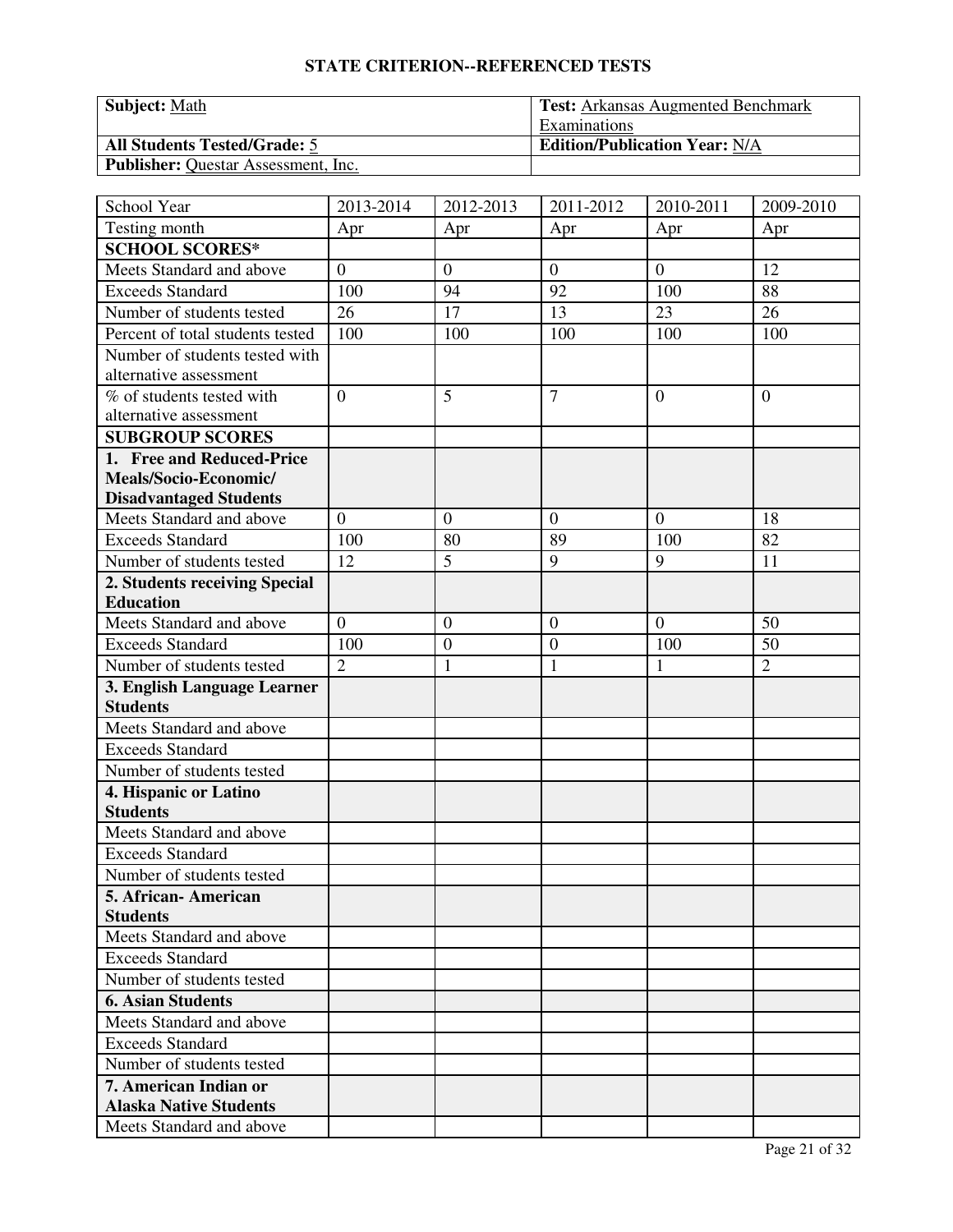| School Year                      | 2013-2014 | 2012-2013 | 2011-2012 | 2010-2011 | 2009-2010 |
|----------------------------------|-----------|-----------|-----------|-----------|-----------|
| <b>Exceeds Standard</b>          |           |           |           |           |           |
| Number of students tested        |           |           |           |           |           |
| 8. Native Hawaiian or other      |           |           |           |           |           |
| <b>Pacific Islander Students</b> |           |           |           |           |           |
| Meets Standard and above         |           |           |           |           |           |
| <b>Exceeds Standard</b>          |           |           |           |           |           |
| Number of students tested        |           |           |           |           |           |
| 9. White Students                |           |           |           |           |           |
| Meets Standard and above         | $\Omega$  | $\Omega$  | $\Omega$  | $\theta$  | 12        |
| <b>Exceeds Standard</b>          | 100       | 100       | 92        | 100       | 88        |
| Number of students tested        | 25        | 15        | 11        | 22        | 26        |
| <b>10. Two or More Races</b>     |           |           |           |           |           |
| identified Students              |           |           |           |           |           |
| Meets Standard and above         |           |           |           |           |           |
| <b>Exceeds Standard</b>          |           |           |           |           |           |
| Number of students tested        |           |           |           |           |           |
| 11. Other 1: Other 1             |           |           |           |           |           |
| Meets Standard and above         |           |           |           |           |           |
| <b>Exceeds Standard</b>          |           |           |           |           |           |
| Number of students tested        |           |           |           |           |           |
| 12. Other 2: Other 2             |           |           |           |           |           |
| Meets Standard and above         |           |           |           |           |           |
| <b>Exceeds Standard</b>          |           |           |           |           |           |
| Number of students tested        |           |           |           |           |           |
| 13. Other 3: Other 3             |           |           |           |           |           |
| Meets Standard and above         |           |           |           |           |           |
| <b>Exceeds Standard</b>          |           |           |           |           |           |
| Number of students tested        |           |           |           |           |           |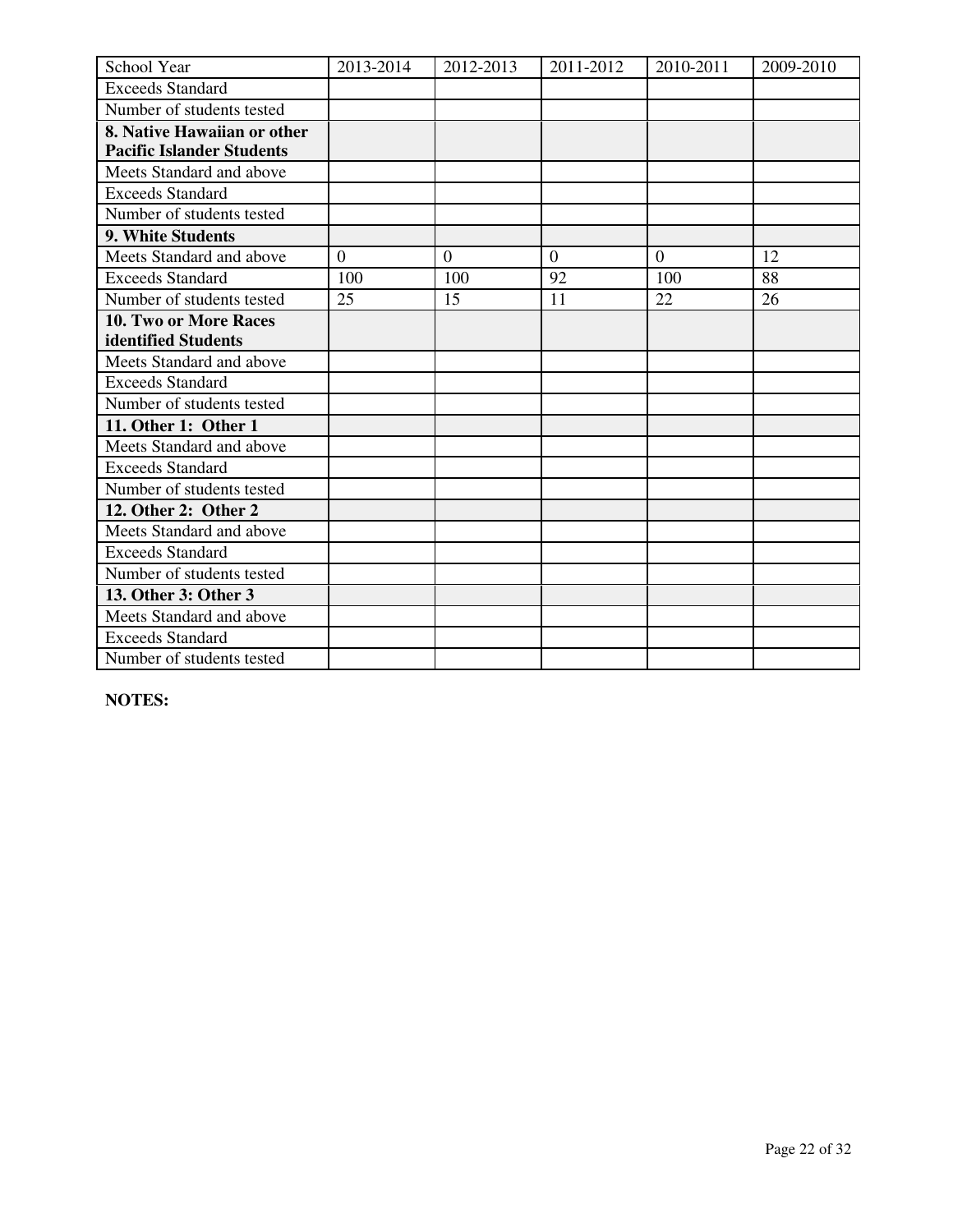| <b>Subject: Math</b>                       | <b>Test:</b> Arkansas Augmented Benchmark |
|--------------------------------------------|-------------------------------------------|
|                                            | Evaluation                                |
| <b>All Students Tested/Grade: 6</b>        | <b>Edition/Publication Year: 2014</b>     |
| <b>Publisher:</b> Questar Assessment, Inc. |                                           |

| School Year                      | 2013-2014        | 2012-2013      | 2011-2012        | 2010-2011      | 2009-2010        |
|----------------------------------|------------------|----------------|------------------|----------------|------------------|
| Testing month                    | Apr              | Apr            | Apr              | Apr            | Apr              |
| <b>SCHOOL SCORES*</b>            |                  |                |                  |                |                  |
| Meets Standard and above         | 11               | 14             | 5                | 7              | $\overline{7}$   |
| <b>Exceeds Standard</b>          | 83               | 79             | 95               | 83             | 93               |
| Number of students tested        | 18               | 14             | 20               | 30             | 15               |
| Percent of total students tested | 100              | 100            | 100              | 100            | 100              |
| Number of students tested with   |                  |                |                  |                |                  |
| alternative assessment           |                  |                |                  |                |                  |
| % of students tested with        | 5                | $\overline{7}$ | $\overline{0}$   | $\theta$       | $\mathbf{0}$     |
| alternative assessment           |                  |                |                  |                |                  |
| <b>SUBGROUP SCORES</b>           |                  |                |                  |                |                  |
| 1. Free and Reduced-Price        |                  |                |                  |                |                  |
| Meals/Socio-Economic/            |                  |                |                  |                |                  |
| <b>Disadvantaged Students</b>    |                  |                |                  |                |                  |
| Meets Standard and above         | $\mathbf{0}$     | 21             | 11               | $\theta$       | 11               |
| <b>Exceeds Standard</b>          | 88               | 67             | 89               | 82             | 89               |
| Number of students tested        | 8                | 9              | 9                | 11             | 9                |
| 2. Students receiving Special    |                  |                |                  |                |                  |
| <b>Education</b>                 |                  |                |                  |                |                  |
| Meets Standard and above         | $\boldsymbol{0}$ | $\mathbf{0}$   | $\boldsymbol{0}$ | 50             | $\boldsymbol{0}$ |
| <b>Exceeds Standard</b>          | $\overline{0}$   | 50             | 100              | $\overline{0}$ | 100              |
| Number of students tested        | $\mathbf{1}$     | $\overline{2}$ | $\mathbf{1}$     | $\overline{2}$ | $\mathbf{1}$     |
| 3. English Language Learner      |                  |                |                  |                |                  |
| <b>Students</b>                  |                  |                |                  |                |                  |
| Meets Standard and above         |                  |                |                  |                |                  |
| <b>Exceeds Standard</b>          |                  |                |                  |                |                  |
| Number of students tested        |                  |                |                  |                |                  |
| 4. Hispanic or Latino            |                  |                |                  |                |                  |
| <b>Students</b>                  |                  |                |                  |                |                  |
| Meets Standard and above         |                  |                |                  |                |                  |
| <b>Exceeds Standard</b>          |                  |                |                  |                |                  |
| Number of students tested        |                  |                |                  |                |                  |
| 5. African - American            |                  |                |                  |                |                  |
| <b>Students</b>                  |                  |                |                  |                |                  |
| Meets Standard and above         |                  |                |                  |                |                  |
| <b>Exceeds Standard</b>          |                  |                |                  |                |                  |
| Number of students tested        |                  |                |                  |                |                  |
| <b>6. Asian Students</b>         |                  |                |                  |                |                  |
| Meets Standard and above         |                  |                |                  |                |                  |
| <b>Exceeds Standard</b>          |                  |                |                  |                |                  |
| Number of students tested        |                  |                |                  |                |                  |
| 7. American Indian or            |                  |                |                  |                |                  |
| <b>Alaska Native Students</b>    |                  |                |                  |                |                  |
| Meets Standard and above         |                  |                |                  |                |                  |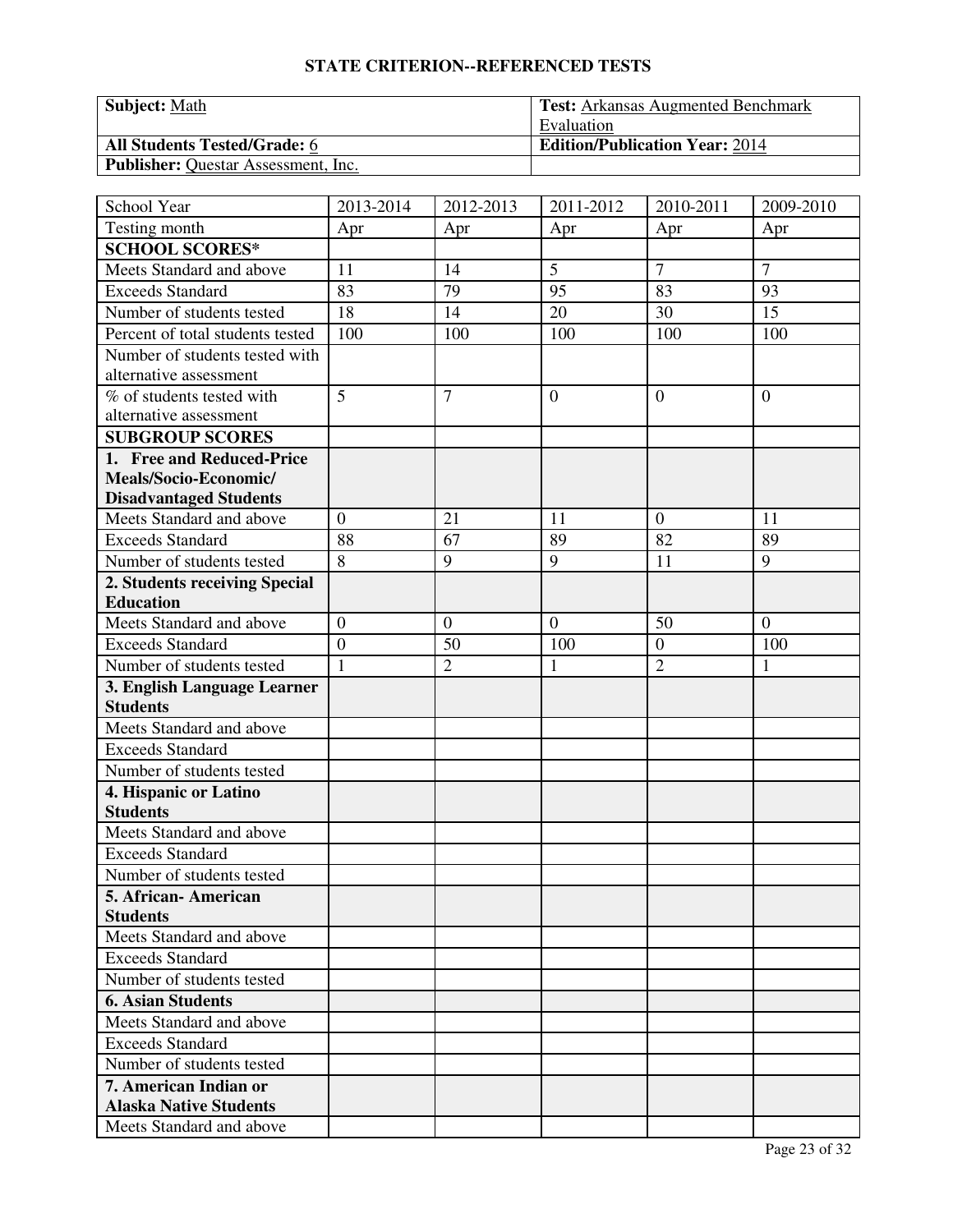| School Year                      | 2013-2014 | 2012-2013 | 2011-2012      | 2010-2011      | 2009-2010      |
|----------------------------------|-----------|-----------|----------------|----------------|----------------|
| <b>Exceeds Standard</b>          |           |           |                |                |                |
| Number of students tested        |           |           |                |                |                |
| 8. Native Hawaiian or other      |           |           |                |                |                |
| <b>Pacific Islander Students</b> |           |           |                |                |                |
| Meets Standard and above         |           |           |                |                |                |
| <b>Exceeds Standard</b>          |           |           |                |                |                |
| Number of students tested        |           |           |                |                |                |
| 9. White Students                |           |           |                |                |                |
| Meets Standard and above         | 12        | 9         | $\overline{5}$ | $\overline{7}$ | $\overline{7}$ |
| <b>Exceeds Standard</b>          | 88        | 82        | 95             | 83             | 93             |
| Number of students tested        | 16        | 11        | 19             | 30             | 14             |
| <b>10. Two or More Races</b>     |           |           |                |                |                |
| identified Students              |           |           |                |                |                |
| Meets Standard and above         |           |           |                |                |                |
| <b>Exceeds Standard</b>          |           |           |                |                |                |
| Number of students tested        |           |           |                |                |                |
| 11. Other 1: Other 1             |           |           |                |                |                |
| Meets Standard and above         |           |           |                |                |                |
| <b>Exceeds Standard</b>          |           |           |                |                |                |
| Number of students tested        |           |           |                |                |                |
| 12. Other 2: Other 2             |           |           |                |                |                |
| Meets Standard and above         |           |           |                |                |                |
| <b>Exceeds Standard</b>          |           |           |                |                |                |
| Number of students tested        |           |           |                |                |                |
| 13. Other 3: Other 3             |           |           |                |                |                |
| Meets Standard and above         |           |           |                |                |                |
| <b>Exceeds Standard</b>          |           |           |                |                |                |
| Number of students tested        |           |           |                |                |                |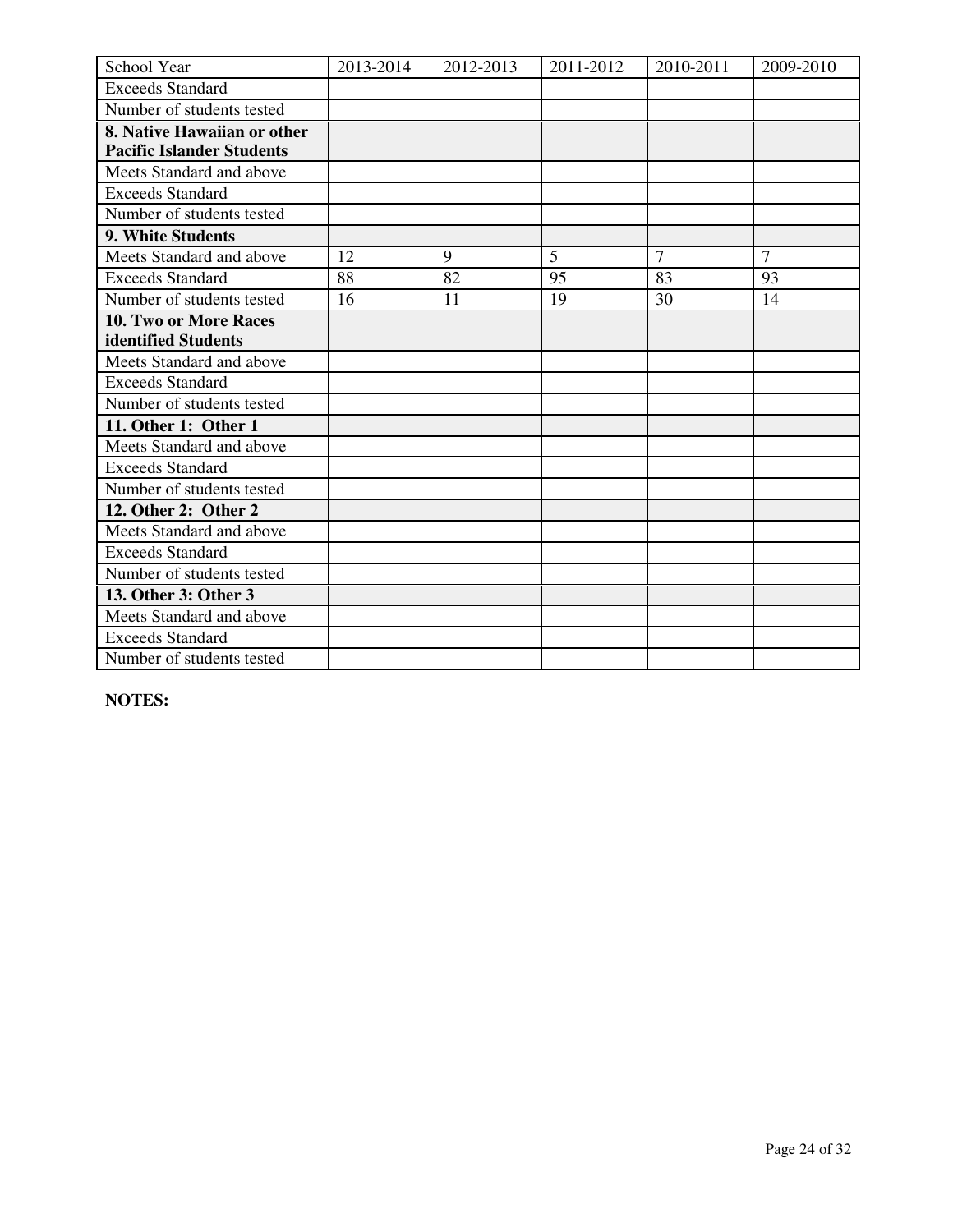| <b>Subject:</b> Reading/ELA                | <b>Test:</b> Arkansas Augmented Benchmark |
|--------------------------------------------|-------------------------------------------|
|                                            | Examination                               |
| <b>All Students Tested/Grade: 3</b>        | <b>Edition/Publication Year: 2014</b>     |
| <b>Publisher:</b> Questar Assessment, Inc. |                                           |

| School Year                      | 2013-2014      | 2012-2013      | 2011-2012      | 2010-2011    | 2009-2010      |
|----------------------------------|----------------|----------------|----------------|--------------|----------------|
| Testing month                    | Apr            | Apr            | Apr            | Apr          | Apr            |
| <b>SCHOOL SCORES*</b>            |                |                |                |              |                |
| Meets Standard and above         | 13             | 14             | 8              | 5            | $\overline{7}$ |
| <b>Exceeds Standard</b>          | 73             | 83             | 92             | 95           | 93             |
| Number of students tested        | 15             | 29             | 26             | 19           | 15             |
| Percent of total students tested | 100            | 100            | 100            | 100          | 100            |
| Number of students tested with   |                |                |                |              |                |
| alternative assessment           |                |                |                |              |                |
| % of students tested with        | $\overline{0}$ | $\overline{3}$ | $\overline{0}$ | 5            | $\overline{0}$ |
| alternative assessment           |                |                |                |              |                |
| <b>SUBGROUP SCORES</b>           |                |                |                |              |                |
| 1. Free and Reduced-Price        |                |                |                |              |                |
| Meals/Socio-Economic/            |                |                |                |              |                |
| <b>Disadvantaged Students</b>    |                |                |                |              |                |
| Meets Standard and above         | 20             | 25             | $\overline{7}$ | 11           | 11             |
| <b>Exceeds Standard</b>          | 60             | 69             | 93             | 89           | 89             |
| Number of students tested        | 10             | 16             | 14             | 9            | 9              |
| 2. Students receiving Special    |                |                |                |              |                |
| <b>Education</b>                 |                |                |                |              |                |
| Meets Standard and above         | 50             | $\theta$       | $\overline{0}$ | $\theta$     | $\theta$       |
| <b>Exceeds Standard</b>          | $\overline{0}$ | 50             | 100            | 100          | 100            |
| Number of students tested        | $\overline{4}$ | $\overline{2}$ | $\mathbf{1}$   | $\mathbf{1}$ | $\mathbf{1}$   |
| 3. English Language Learner      |                |                |                |              |                |
| <b>Students</b>                  |                |                |                |              |                |
| Meets Standard and above         |                |                |                |              |                |
| <b>Exceeds Standard</b>          |                |                |                |              |                |
| Number of students tested        |                |                |                |              |                |
| 4. Hispanic or Latino            |                |                |                |              |                |
| <b>Students</b>                  |                |                |                |              |                |
| Meets Standard and above         |                |                |                |              |                |
| <b>Exceeds Standard</b>          |                |                |                |              |                |
| Number of students tested        |                |                |                |              |                |
| 5. African-American              |                |                |                |              |                |
| <b>Students</b>                  |                |                |                |              |                |
| Meets Standard and above         |                |                |                |              |                |
| <b>Exceeds Standard</b>          |                |                |                |              |                |
| Number of students tested        |                |                |                |              |                |
| <b>6. Asian Students</b>         |                |                |                |              |                |
| Meets Standard and above         |                |                |                |              |                |
| <b>Exceeds Standard</b>          |                |                |                |              |                |
| Number of students tested        |                |                |                |              |                |
| 7. American Indian or            |                |                |                |              |                |
| <b>Alaska Native Students</b>    |                |                |                |              |                |
| Meets Standard and above         |                |                |                |              |                |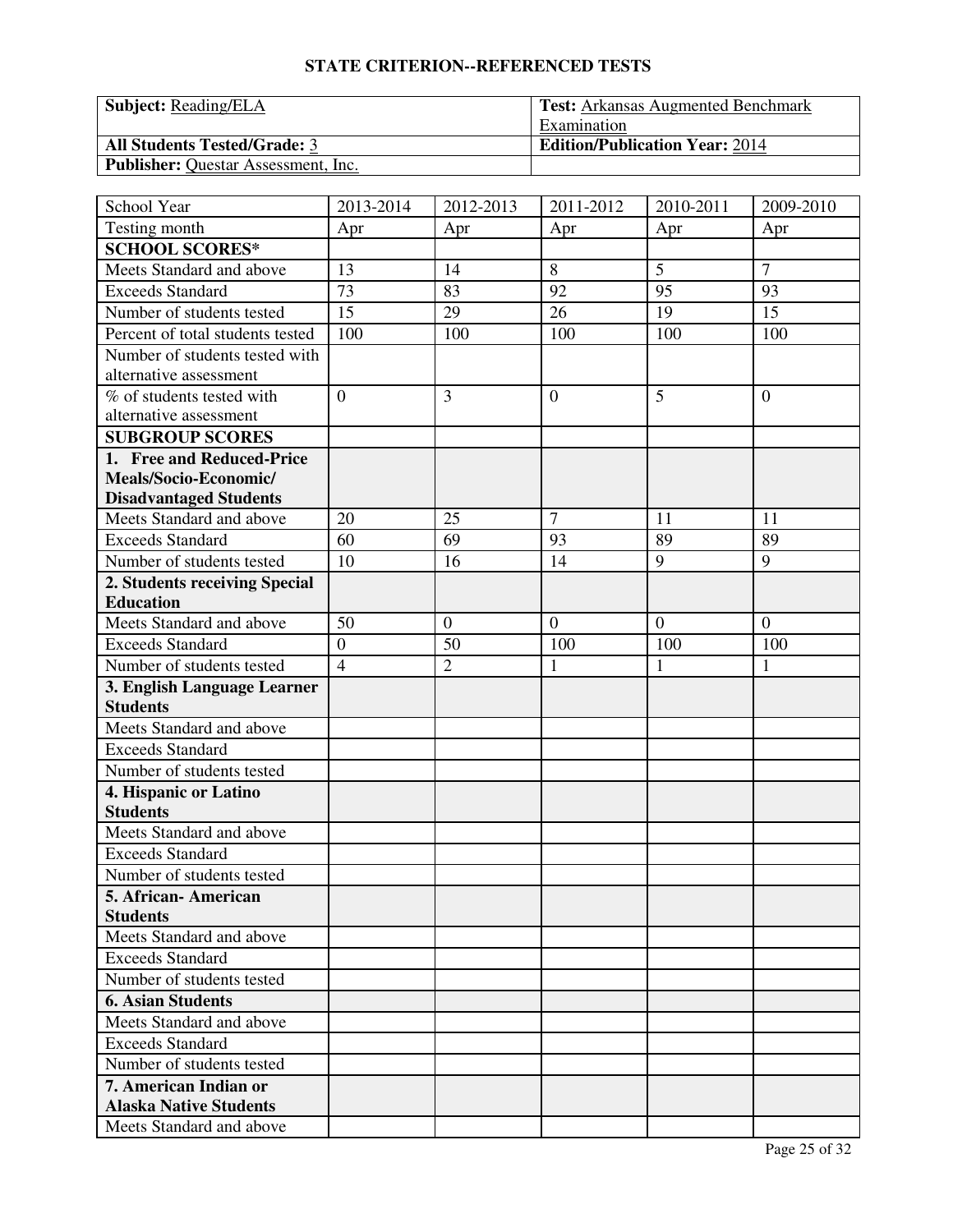| School Year                      | 2013-2014 | 2012-2013 | 2011-2012 | 2010-2011 | 2009-2010      |
|----------------------------------|-----------|-----------|-----------|-----------|----------------|
| <b>Exceeds Standard</b>          |           |           |           |           |                |
| Number of students tested        |           |           |           |           |                |
| 8. Native Hawaiian or other      |           |           |           |           |                |
| <b>Pacific Islander Students</b> |           |           |           |           |                |
| Meets Standard and above         |           |           |           |           |                |
| <b>Exceeds Standard</b>          |           |           |           |           |                |
| Number of students tested        |           |           |           |           |                |
| 9. White Students                |           |           |           |           |                |
| Meets Standard and above         | 14        | 14        | 8         | 6         | $\overline{7}$ |
| <b>Exceeds Standard</b>          | 71        | 82        | 92        | 94        | 93             |
| Number of students tested        | 14        | 28        | 26        | 17        | 14             |
| <b>10. Two or More Races</b>     |           |           |           |           |                |
| identified Students              |           |           |           |           |                |
| Meets Standard and above         |           |           |           |           |                |
| <b>Exceeds Standard</b>          |           |           |           |           |                |
| Number of students tested        |           |           |           |           |                |
| 11. Other 1: Other 1             |           |           |           |           |                |
| Meets Standard and above         |           |           |           |           |                |
| <b>Exceeds Standard</b>          |           |           |           |           |                |
| Number of students tested        |           |           |           |           |                |
| 12. Other 2: Other 2             |           |           |           |           |                |
| Meets Standard and above         |           |           |           |           |                |
| <b>Exceeds Standard</b>          |           |           |           |           |                |
| Number of students tested        |           |           |           |           |                |
| 13. Other 3: Other 3             |           |           |           |           |                |
| Meets Standard and above         |           |           |           |           |                |
| <b>Exceeds Standard</b>          |           |           |           |           |                |
| Number of students tested        |           |           |           |           |                |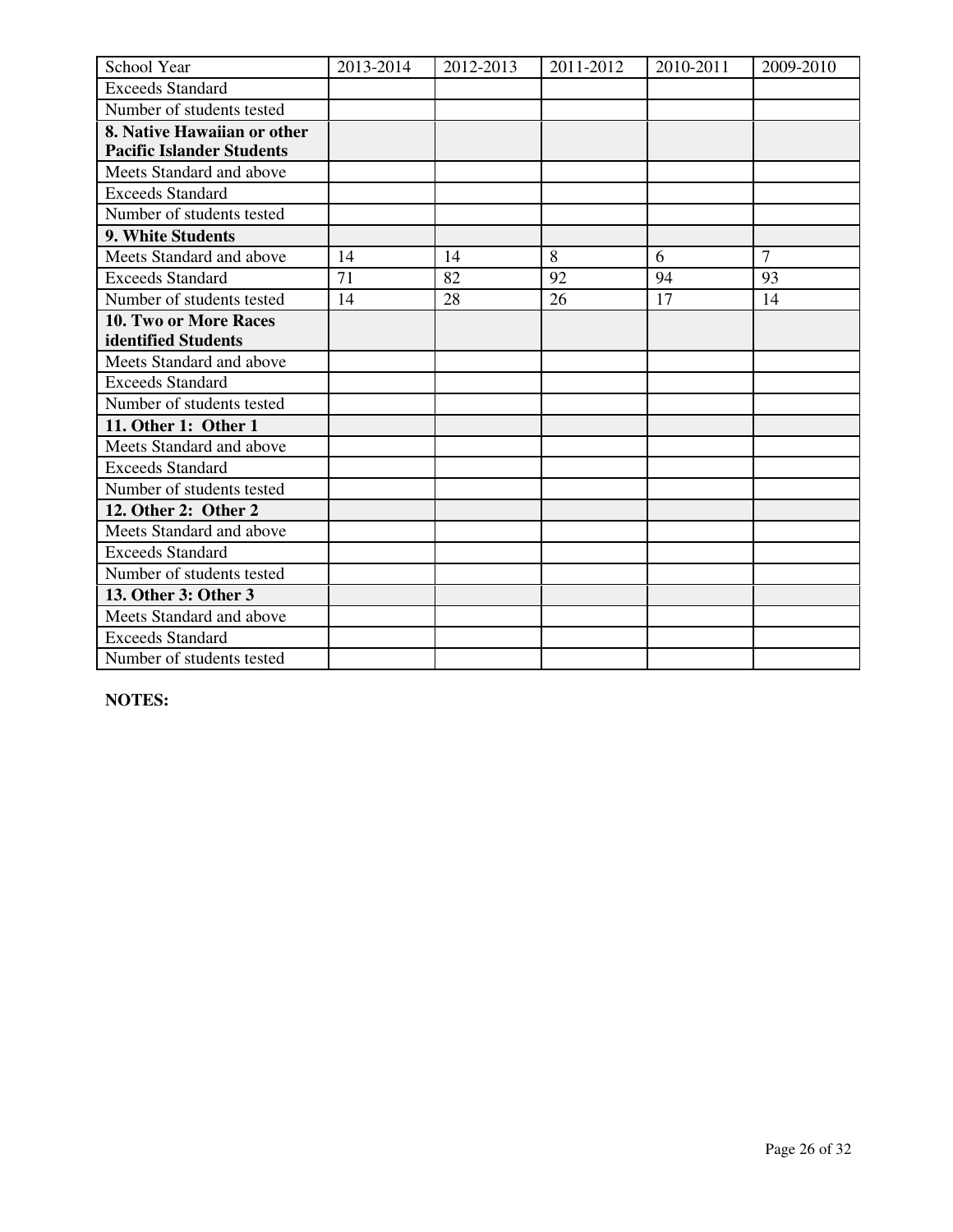| <b>Subject:</b> Reading/ELA                | <b>Test:</b> Arkansas Augmented Benchmark |
|--------------------------------------------|-------------------------------------------|
|                                            | Examination                               |
| <b>All Students Tested/Grade: 4</b>        | <b>Edition/Publication Year: 2014</b>     |
| <b>Publisher:</b> Questar Assessment, Inc. |                                           |

| School Year                      | 2013-2014      | 2012-2013        | 2011-2012      | 2010-2011        | 2009-2010        |
|----------------------------------|----------------|------------------|----------------|------------------|------------------|
| Testing month                    | Apr            | Apr              | Apr            | Apr              | Apr              |
| <b>SCHOOL SCORES*</b>            |                |                  |                |                  |                  |
| Meets Standard and above         | 12             | 19               | 6              | 25               | 29               |
| <b>Exceeds Standard</b>          | 88             | 81               | 89             | $\overline{75}$  | 67               |
| Number of students tested        | 26             | 26               | 18             | 16               | 24               |
| Percent of total students tested | 100            | 100              | 100            | 100              | 100              |
| Number of students tested with   |                |                  |                |                  |                  |
| alternative assessment           |                |                  |                |                  |                  |
| % of students tested with        | $\overline{4}$ | $\theta$         | 5              | 6                | $\mathbf{0}$     |
| alternative assessment           |                |                  |                |                  |                  |
| <b>SUBGROUP SCORES</b>           |                |                  |                |                  |                  |
| 1. Free and Reduced-Price        |                |                  |                |                  |                  |
| Meals/Socio-Economic/            |                |                  |                |                  |                  |
| <b>Disadvantaged Students</b>    |                |                  |                |                  |                  |
| Meets Standard and above         | 15             | 31               | 14             | 40               | 33               |
| <b>Exceeds Standard</b>          | 85             | 69               | 86             | 60               | 58               |
| Number of students tested        | 13             | 13               | $\overline{7}$ | 10               | 12               |
| 2. Students receiving Special    |                |                  |                |                  |                  |
| <b>Education</b>                 |                |                  |                |                  |                  |
| Meets Standard and above         | 50             | 50               | 50             | 100              | 67               |
| <b>Exceeds Standard</b>          | 50             | 50               | $\overline{0}$ | $\boldsymbol{0}$ | $\boldsymbol{0}$ |
| Number of students tested        | $\overline{2}$ | $\overline{2}$   | $\overline{2}$ | $\mathbf{1}$     | 3                |
| 3. English Language Learner      |                |                  |                |                  |                  |
| <b>Students</b>                  |                |                  |                |                  |                  |
| Meets Standard and above         |                |                  |                |                  |                  |
| <b>Exceeds Standard</b>          |                |                  |                |                  |                  |
| Number of students tested        |                |                  |                |                  |                  |
| 4. Hispanic or Latino            |                |                  |                |                  |                  |
| <b>Students</b>                  |                |                  |                |                  |                  |
| Meets Standard and above         | 100            | $\boldsymbol{0}$ | $\overline{0}$ | 50               | $\mathbf{0}$     |
| <b>Exceeds Standard</b>          | $\overline{0}$ | $\overline{0}$   | 100            | 50               | 100              |
| Number of students tested        | $\mathbf{1}$   | $\boldsymbol{0}$ | 1              | $\overline{2}$   | $\mathbf{1}$     |
| 5. African-American              |                |                  |                |                  |                  |
| <b>Students</b>                  |                |                  |                |                  |                  |
| Meets Standard and above         |                |                  |                |                  |                  |
| <b>Exceeds Standard</b>          |                |                  |                |                  |                  |
| Number of students tested        |                |                  |                |                  |                  |
| <b>6. Asian Students</b>         |                |                  |                |                  |                  |
| Meets Standard and above         |                |                  |                |                  |                  |
| <b>Exceeds Standard</b>          |                |                  |                |                  |                  |
| Number of students tested        |                |                  |                |                  |                  |
| 7. American Indian or            |                |                  |                |                  |                  |
| <b>Alaska Native Students</b>    |                |                  |                |                  |                  |
| Meets Standard and above         |                |                  |                |                  |                  |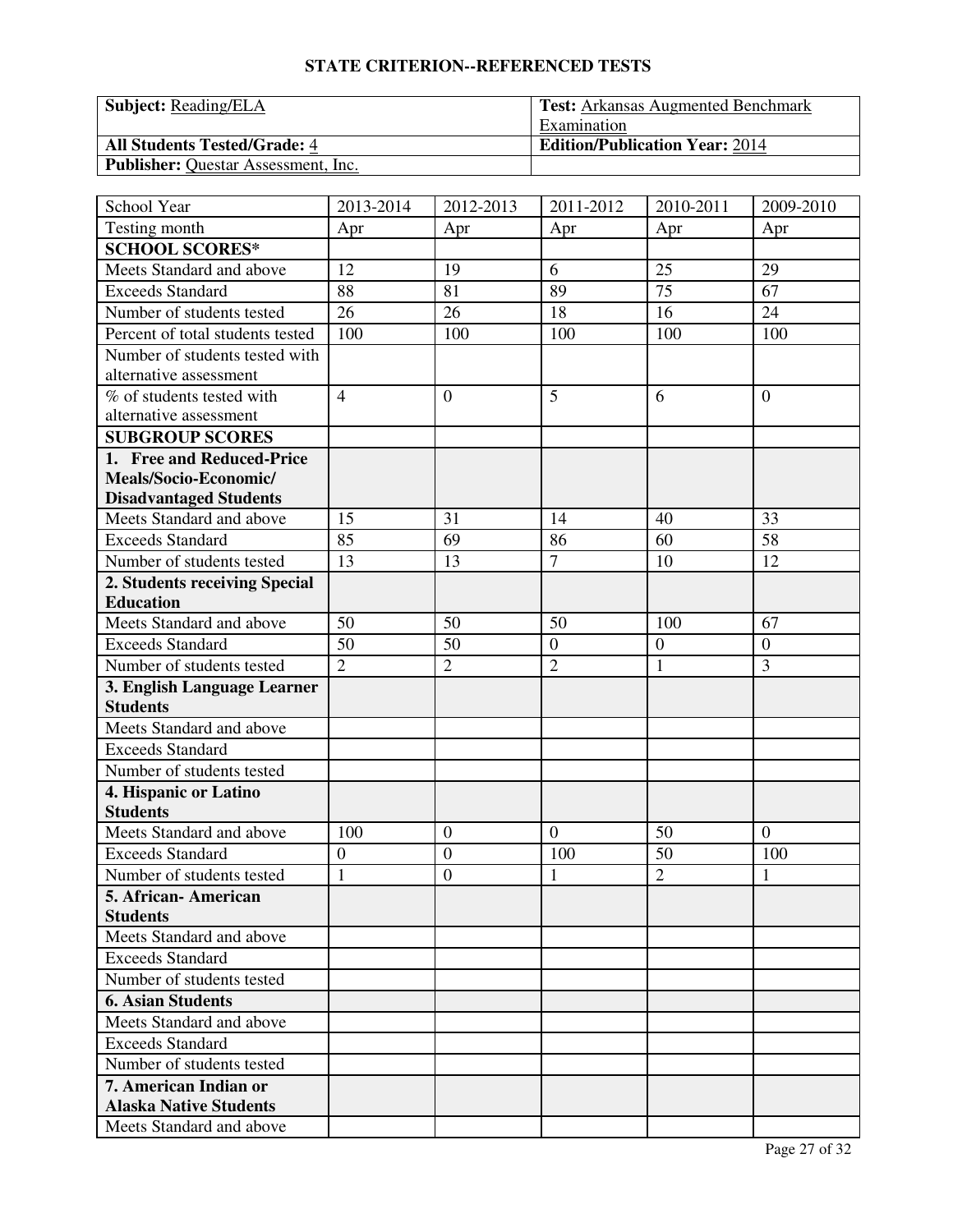| School Year                      | 2013-2014 | 2012-2013 | 2011-2012      | 2010-2011 | 2009-2010 |
|----------------------------------|-----------|-----------|----------------|-----------|-----------|
| <b>Exceeds Standard</b>          |           |           |                |           |           |
| Number of students tested        |           |           |                |           |           |
| 8. Native Hawaiian or other      |           |           |                |           |           |
| <b>Pacific Islander Students</b> |           |           |                |           |           |
| Meets Standard and above         |           |           |                |           |           |
| <b>Exceeds Standard</b>          |           |           |                |           |           |
| Number of students tested        |           |           |                |           |           |
| 9. White Students                |           |           |                |           |           |
| Meets Standard and above         | 8         | 19        | $\overline{7}$ | 21        | 29        |
| <b>Exceeds Standard</b>          | 92        | 81        | 93             | 79        | 67        |
| Number of students tested        | 25        | 26        | 15             | 14        | 21        |
| 10. Two or More Races            |           |           |                |           |           |
| identified Students              |           |           |                |           |           |
| Meets Standard and above         |           |           |                |           |           |
| <b>Exceeds Standard</b>          |           |           |                |           |           |
| Number of students tested        |           |           |                |           |           |
| 11. Other 1: Other 1             |           |           |                |           |           |
| Meets Standard and above         |           |           |                |           |           |
| <b>Exceeds Standard</b>          |           |           |                |           |           |
| Number of students tested        |           |           |                |           |           |
| 12. Other 2: Other 2             |           |           |                |           |           |
| Meets Standard and above         |           |           |                |           |           |
| <b>Exceeds Standard</b>          |           |           |                |           |           |
| Number of students tested        |           |           |                |           |           |
| 13. Other 3: Other 3             |           |           |                |           |           |
| Meets Standard and above         |           |           |                |           |           |
| <b>Exceeds Standard</b>          |           |           |                |           |           |
| Number of students tested        |           |           |                |           |           |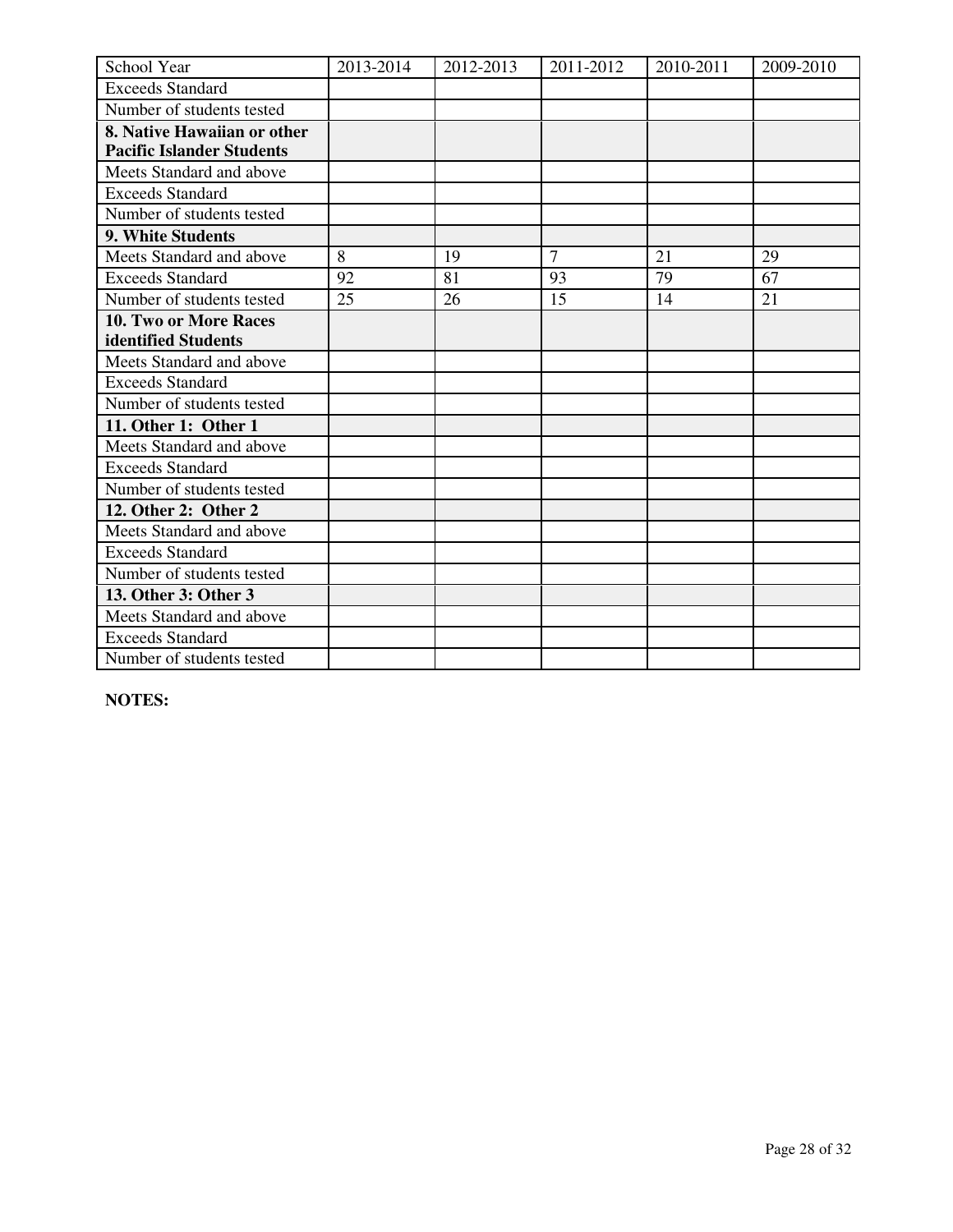| <b>Subject:</b> Reading/ELA                | <b>Test:</b> Arkansas Augmented Benchmark |  |  |
|--------------------------------------------|-------------------------------------------|--|--|
|                                            | Examinations                              |  |  |
| <b>All Students Tested/Grade: 5</b>        | <b>Edition/Publication Year: 2014</b>     |  |  |
| <b>Publisher:</b> Questar Assessment, Inc. |                                           |  |  |

| School Year                                            | 2013-2014      | 2012-2013        | 2011-2012      | 2010-2011        | 2009-2010        |
|--------------------------------------------------------|----------------|------------------|----------------|------------------|------------------|
| Testing month                                          | Apr            | Apr              | Apr            | Apr              | Apr              |
| <b>SCHOOL SCORES*</b>                                  |                |                  |                |                  |                  |
| Meets Standard and above                               | 8              | 18               | 23             | 30               | 38               |
| <b>Exceeds Standard</b>                                | 92             | 76               | 77             | 65               | 54               |
| Number of students tested                              | 26             | 17               | 13             | 23               | 26               |
| Percent of total students tested                       | 100            | 100              | 100            | 100              | 100              |
| Number of students tested with                         |                |                  |                |                  |                  |
| alternative assessment                                 |                |                  |                |                  |                  |
| % of students tested with                              | $\overline{0}$ | 5                | $\overline{7}$ | $\overline{0}$   | $\mathbf{0}$     |
| alternative assessment                                 |                |                  |                |                  |                  |
| <b>SUBGROUP SCORES</b>                                 |                |                  |                |                  |                  |
| 1. Free and Reduced-Price                              |                |                  |                |                  |                  |
| Meals/Socio-Economic/                                  |                |                  |                |                  |                  |
| <b>Disadvantaged Students</b>                          |                |                  |                |                  |                  |
| Meets Standard and above                               | 17             | 20               | 33             | 33               | 36               |
| <b>Exceeds Standard</b>                                | 83             | 60               | 67             | 67               | 45               |
| Number of students tested                              | 12             | 5                | 9              | 9                | 11               |
| 2. Students receiving Special                          |                |                  |                |                  |                  |
| <b>Education</b>                                       |                |                  |                |                  |                  |
| Meets Standard and above                               | $\overline{0}$ | $\boldsymbol{0}$ | $\overline{0}$ | 100              | 50               |
| <b>Exceeds Standard</b>                                | 100            | $\boldsymbol{0}$ | 100            | $\boldsymbol{0}$ | $\boldsymbol{0}$ |
| Number of students tested                              | $\overline{2}$ | $\mathbf{1}$     | $\mathbf{1}$   | $\mathbf{1}$     | $\overline{2}$   |
| 3. English Language Learner                            |                |                  |                |                  |                  |
| <b>Students</b>                                        |                |                  |                |                  |                  |
| Meets Standard and above                               |                |                  |                |                  |                  |
| <b>Exceeds Standard</b>                                |                |                  |                |                  |                  |
| Number of students tested                              |                |                  |                |                  |                  |
| 4. Hispanic or Latino                                  |                |                  |                |                  |                  |
| <b>Students</b>                                        |                |                  |                |                  |                  |
| Meets Standard and above                               |                |                  |                |                  |                  |
| <b>Exceeds Standard</b>                                |                |                  |                |                  |                  |
| Number of students tested                              |                |                  |                |                  |                  |
| 5. African-American                                    |                |                  |                |                  |                  |
| <b>Students</b>                                        |                |                  |                |                  |                  |
| Meets Standard and above                               |                |                  |                |                  |                  |
| <b>Exceeds Standard</b>                                |                |                  |                |                  |                  |
| Number of students tested                              |                |                  |                |                  |                  |
| <b>6. Asian Students</b>                               |                |                  |                |                  |                  |
| Meets Standard and above                               |                |                  |                |                  |                  |
| <b>Exceeds Standard</b>                                |                |                  |                |                  |                  |
| Number of students tested                              |                |                  |                |                  |                  |
| 7. American Indian or<br><b>Alaska Native Students</b> |                |                  |                |                  |                  |
| Meets Standard and above                               |                |                  |                |                  |                  |
|                                                        |                |                  |                |                  |                  |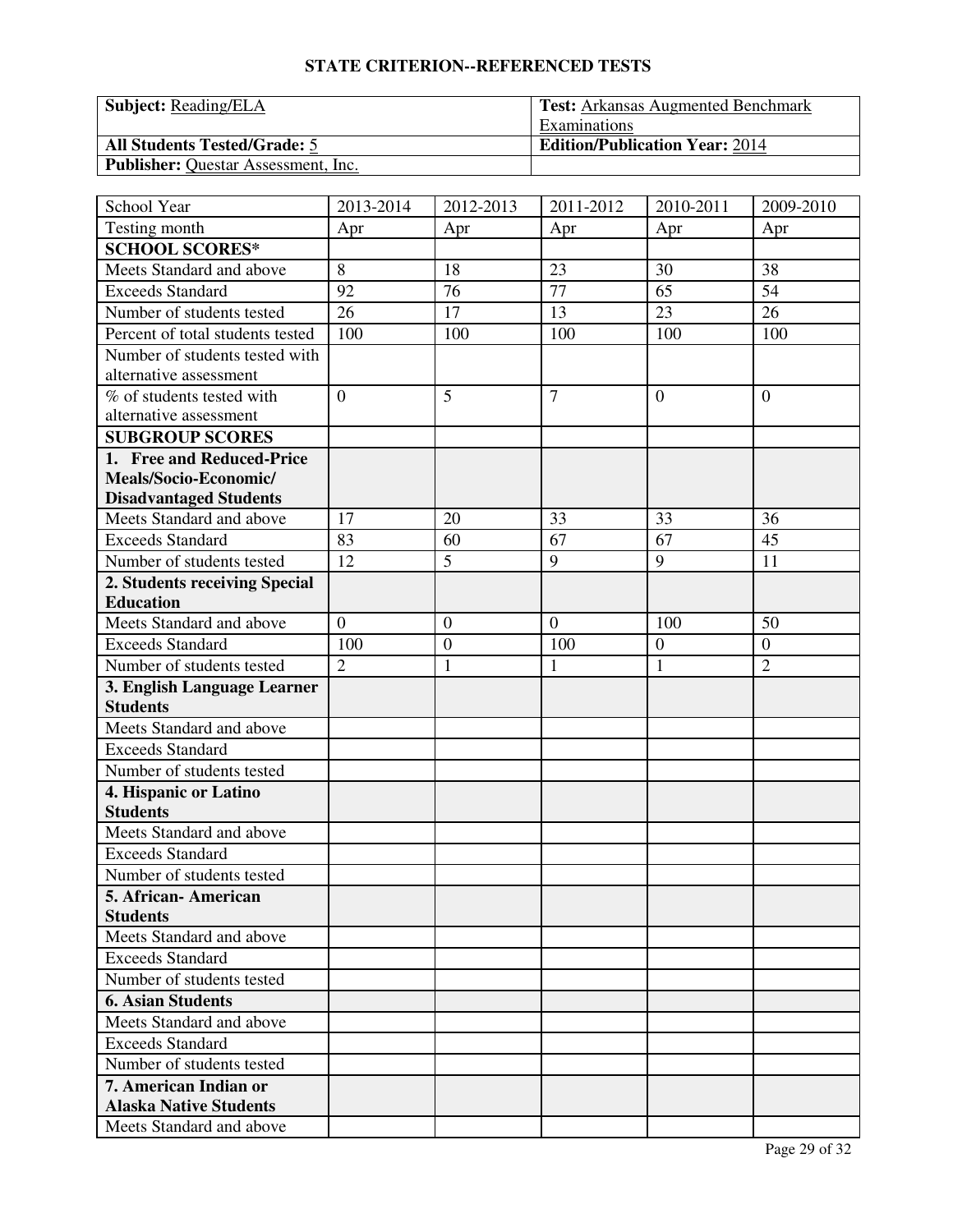| School Year                      | 2013-2014 | 2012-2013 | 2011-2012 | 2010-2011 | 2009-2010 |
|----------------------------------|-----------|-----------|-----------|-----------|-----------|
| <b>Exceeds Standard</b>          |           |           |           |           |           |
| Number of students tested        |           |           |           |           |           |
| 8. Native Hawaiian or other      |           |           |           |           |           |
| <b>Pacific Islander Students</b> |           |           |           |           |           |
| Meets Standard and above         |           |           |           |           |           |
| <b>Exceeds Standard</b>          |           |           |           |           |           |
| Number of students tested        |           |           |           |           |           |
| 9. White Students                |           |           |           |           |           |
| Meets Standard and above         | 8         | 20        | 25        | 27        | 38        |
| <b>Exceeds Standard</b>          | 92        | 80        | 75        | 68        | 54        |
| Number of students tested        | 25        | 15        | 12        | 22        | 26        |
| <b>10. Two or More Races</b>     |           |           |           |           |           |
| identified Students              |           |           |           |           |           |
| Meets Standard and above         |           |           |           |           |           |
| <b>Exceeds Standard</b>          |           |           |           |           |           |
| Number of students tested        |           |           |           |           |           |
| 11. Other 1: Other 1             |           |           |           |           |           |
| Meets Standard and above         |           |           |           |           |           |
| <b>Exceeds Standard</b>          |           |           |           |           |           |
| Number of students tested        |           |           |           |           |           |
| 12. Other 2: Other 2             |           |           |           |           |           |
| Meets Standard and above         |           |           |           |           |           |
| <b>Exceeds Standard</b>          |           |           |           |           |           |
| Number of students tested        |           |           |           |           |           |
| 13. Other 3: Other 3             |           |           |           |           |           |
| Meets Standard and above         |           |           |           |           |           |
| <b>Exceeds Standard</b>          |           |           |           |           |           |
| Number of students tested        |           |           |           |           |           |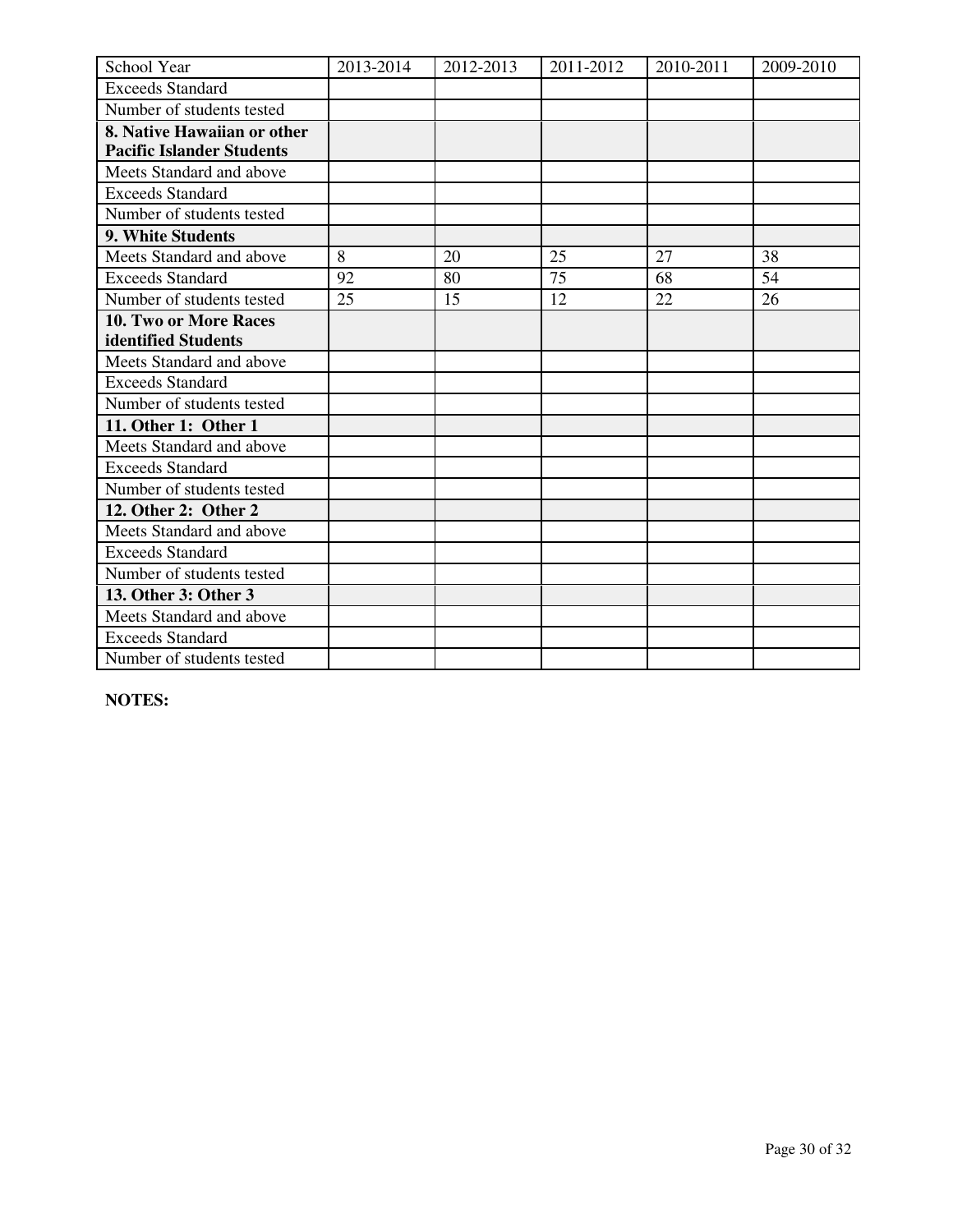| <b>Subject:</b> Reading/ELA                | <b>Test:</b> Arkansas Augmented Benchmark |  |  |
|--------------------------------------------|-------------------------------------------|--|--|
|                                            | Examination                               |  |  |
| <b>All Students Tested/Grade: 6</b>        | <b>Edition/Publication Year: 2014</b>     |  |  |
| <b>Publisher:</b> Questar Assessment, Inc. |                                           |  |  |

| School Year                      | 2013-2014      | 2012-2013        | 2011-2012        | 2010-2011        | 2009-2010        |
|----------------------------------|----------------|------------------|------------------|------------------|------------------|
| Testing month                    | Apr            | Apr              | Apr              | Apr              | Apr              |
| <b>SCHOOL SCORES*</b>            |                |                  |                  |                  |                  |
| Meets Standard and above         | 50             | 57               | 20               | 33               | 50               |
| <b>Exceeds Standard</b>          | 44             | 43               | 75               | 60               | 36               |
| Number of students tested        | 18             | 14               | 20               | 30               | 22               |
| Percent of total students tested | 100            | 100              | 100              | 100              | 100              |
| Number of students tested with   |                |                  |                  |                  |                  |
| alternative assessment           |                |                  |                  |                  |                  |
| % of students tested with        | 5              | $\overline{7}$   | $\overline{0}$   | $\theta$         | $\overline{0}$   |
| alternative assessment           |                |                  |                  |                  |                  |
| <b>SUBGROUP SCORES</b>           |                |                  |                  |                  |                  |
| 1. Free and Reduced-Price        |                |                  |                  |                  |                  |
| Meals/Socio-Economic/            |                |                  |                  |                  |                  |
| <b>Disadvantaged Students</b>    |                |                  |                  |                  |                  |
| Meets Standard and above         | 50             | 78               | 33               | 27               | 64               |
| <b>Exceeds Standard</b>          | 38             | 22               | 67               | 64               | 18               |
| Number of students tested        | $\overline{8}$ | 9                | 9                | 11               | 11               |
| 2. Students receiving Special    |                |                  |                  |                  |                  |
| <b>Education</b>                 |                |                  |                  |                  |                  |
| Meets Standard and above         | $\overline{0}$ | 100              | $\mathbf{0}$     | $\overline{0}$   | 25               |
| <b>Exceeds Standard</b>          | $\overline{0}$ | $\boldsymbol{0}$ | $\boldsymbol{0}$ | $\boldsymbol{0}$ | $\boldsymbol{0}$ |
| Number of students tested        | $\mathbf{1}$   | $\overline{2}$   | $\mathbf{1}$     | $\overline{2}$   | $\overline{4}$   |
| 3. English Language Learner      |                |                  |                  |                  |                  |
| <b>Students</b>                  |                |                  |                  |                  |                  |
| Meets Standard and above         |                |                  |                  |                  |                  |
| <b>Exceeds Standard</b>          |                |                  |                  |                  |                  |
| Number of students tested        |                |                  |                  |                  |                  |
| 4. Hispanic or Latino            |                |                  |                  |                  |                  |
| <b>Students</b>                  |                |                  |                  |                  |                  |
| Meets Standard and above         |                |                  |                  |                  |                  |
| <b>Exceeds Standard</b>          |                |                  |                  |                  |                  |
| Number of students tested        |                |                  |                  |                  |                  |
| 5. African-American              |                |                  |                  |                  |                  |
| <b>Students</b>                  |                |                  |                  |                  |                  |
| Meets Standard and above         |                |                  |                  |                  |                  |
| <b>Exceeds Standard</b>          |                |                  |                  |                  |                  |
| Number of students tested        |                |                  |                  |                  |                  |
| <b>6. Asian Students</b>         |                |                  |                  |                  |                  |
| Meets Standard and above         |                |                  |                  |                  |                  |
| <b>Exceeds Standard</b>          |                |                  |                  |                  |                  |
| Number of students tested        |                |                  |                  |                  |                  |
| 7. American Indian or            |                |                  |                  |                  |                  |
| <b>Alaska Native Students</b>    |                |                  |                  |                  |                  |
| Meets Standard and above         |                |                  |                  |                  |                  |